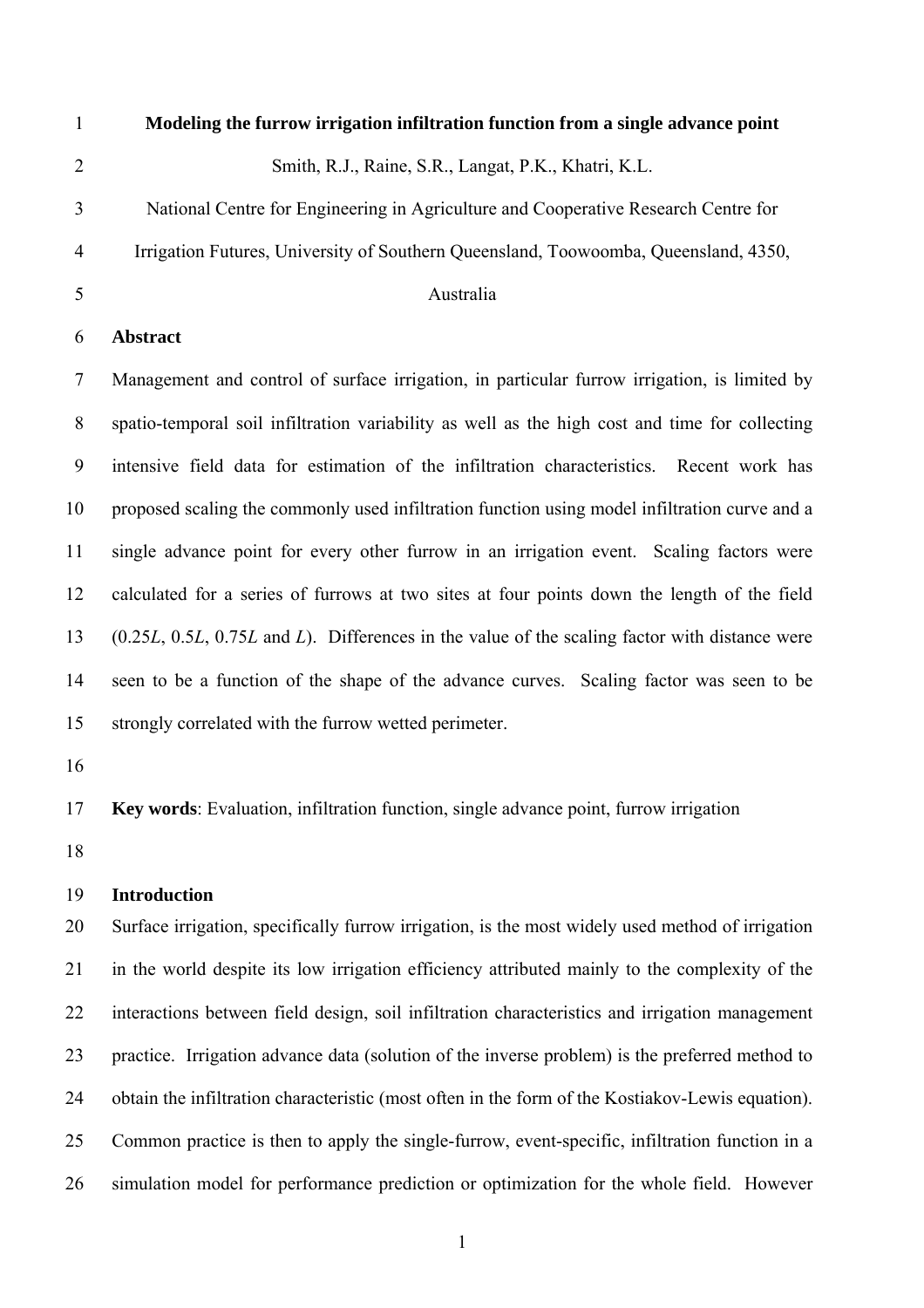1 2 3 4 5 6 7 this denies the temporal and spatial infiltration variability, which has a significant impact on irrigation performance (Raine et al. 1997; Mailhol et al. 2005). Temporal infiltration variability may be managed by real time control, that is, in-field data collection, analysis and processing during the irrigation (Camacho et al. 1997). Spatial variability requires that a field representative infiltration function is modified to reflect the variations in hydraulic factors (for example, wetted perimeter and inflow) and soil intake characteristics across the field (Clemmens 2000; Strelkoff et al. 2000; Oyonarte et al. 2002).

8

9 10 11 12 13 14 15 16 17 18 Past research has attempted to adjust the infiltration function for different inflow rates (Sepaskhah and Afshar-Chamanabad 2002) or by taking account of wetted perimeter (Strelkoff and Souza 1984). Camacho et al. (1997) applied volume-balance and kinematic models (the IPE model) to compute the spatial and temporal variability in real time. The limitation here has been the quantity of advance data required to characterize the infiltration equations and the time it takes to process the data. In-field management and control during irrigation requires quality estimates of infiltration characteristics sufficiently early to allow timely irrigation decisions to be made. Deriving this infiltration information from minimum data is important in reducing cost and effort (Gillies and Smith 2005) but comes at the risk of increased chance of measurement errors.

19

20 21 22 23 24 25 Recent research has proposed promising methods of reducing the intensive field data collection required for estimation of the infiltration characteristics and yet still capturing the soil infiltration variability. Rasoulzadeh and Sepaskhah (2003) used dimensional analysis to scale infiltration equation for furrow irrigation. They used wetted perimeter to find a characteristic space scale *L*c (scaling factor) that enabled diverse infiltration equations to be merged into a single curve for application to different soils and furrow conditions. However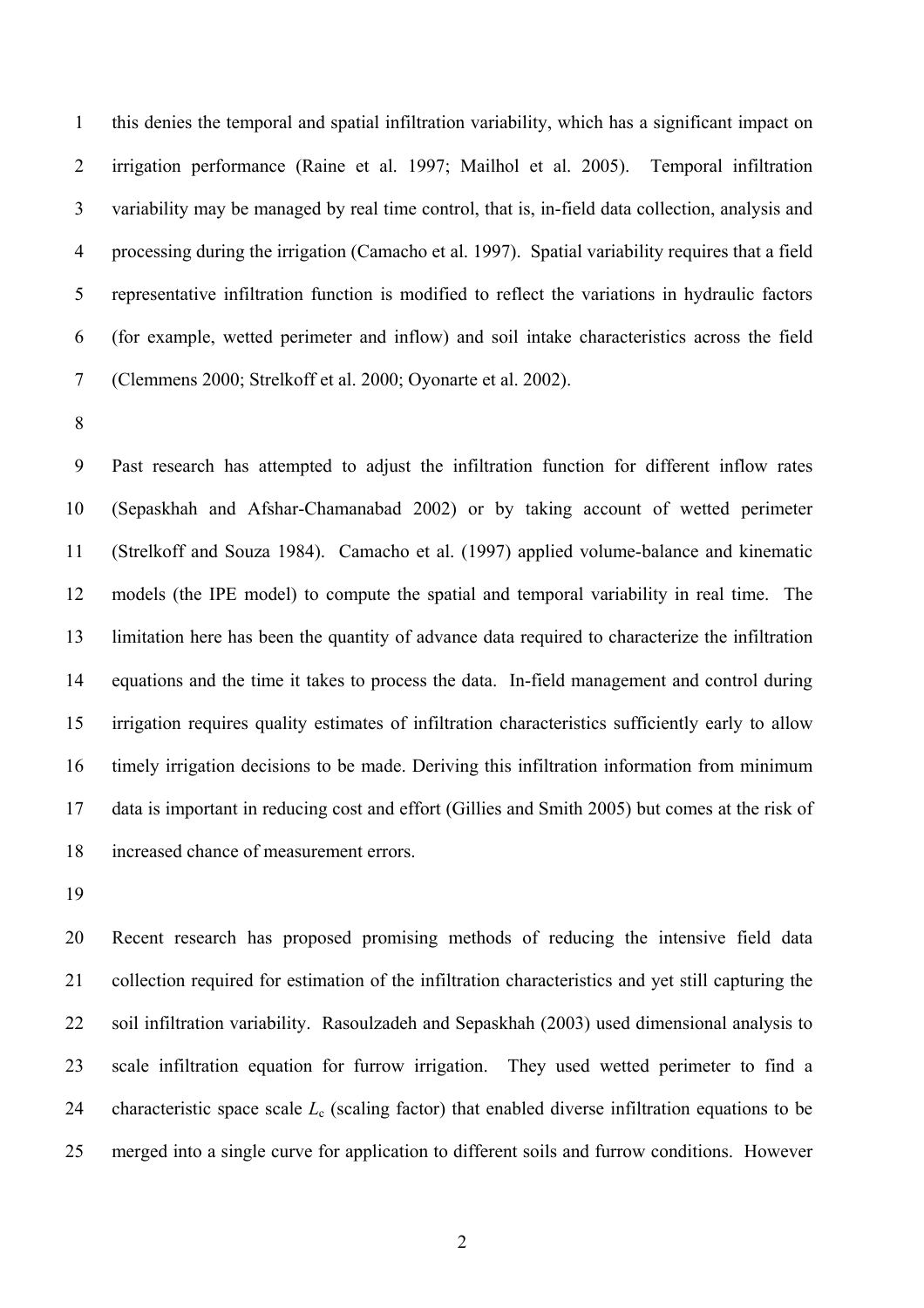- 1 2 this is a complex adjustment of the infiltration function that most irrigators may find difficult to apply in real time management where data is collected, studied and processed in the field.
- 3

4 5 6 7 8 9 10 11 12 13 14 15 16 17 The estimation of infiltration parameters using a single advance point and a model infiltration function is a relatively new concept proposed by Khatri and Smith (2006). They formulated a scaling factor to be applied in conjunction with the Kostiakov-Lewis infiltration equation to scale individual infiltration curves within a field. This method is easy to use and operate in the field as it requires only one advance point measurement along the furrow, plus the inflow rate and the cross-sectional area of flow at the furrow inlet. Thus, it offers farmers and advisors considerable savings in the cost and time of field data collection. However, the method as proposed and tested by Khatri and Smith (2006) arbitrarily used a single advance point located at 50% of the furrow length (0.5*L*). This point may be appropriate for long furrows or where long irrigation times are used, but for short furrows requiring short irrigation durations it may be necessary to measure the advance earlier to allow enough time for irrigation decisions to be made during the irrigation. However, there is uncertainty over the effect of the distance at which the advance is measured or the accuracy of the predicted infiltration and subsequent irrigation modelling.

18

19 20 21 22 23 24 25 In this paper the work of Khatri and Smith (2006) is taken further by evaluating the affect that the location of the single measured advance point along the furrow has on the estimation of the infiltration. This is of potential importance for in-field irrigation management and control during irrigation particularly where short field lengths are involved. The ability of the scaling process to deal with spatial variability in infiltration, including that resulting from differences in the hydraulic variables such as inflow rate, slope, and wetted perimeter is also assessed.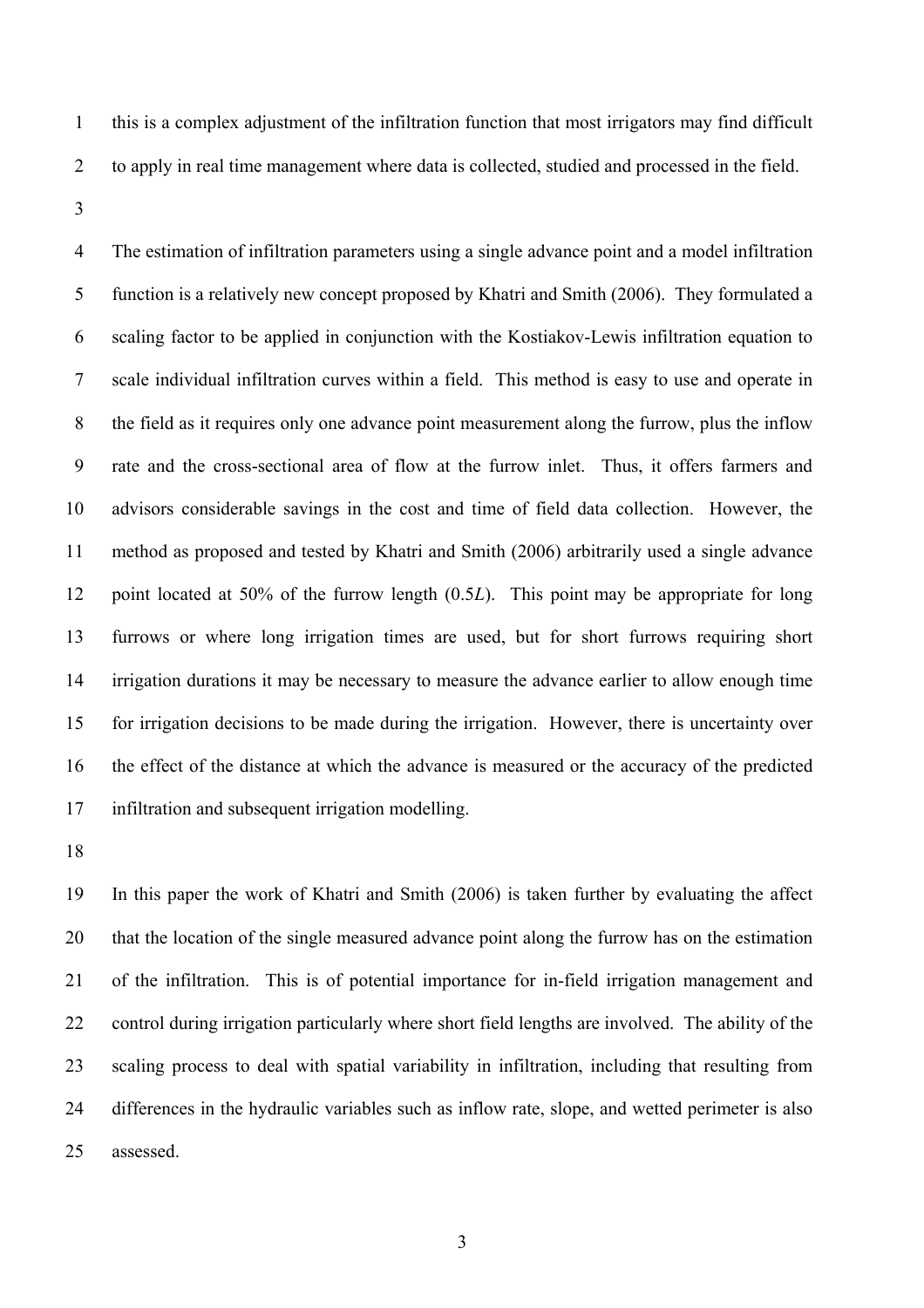#### 2 **MATERIALS AND METHOD**

#### 3 **Model infiltration function description**

4 5 6 7 8 9 The scaling process proposed by Khatri and Smith (2006) is designed to reduce the amount of data required to predict the infiltration characteristics for each furrow and for each irrigation event for a whole field, for the purpose of real-time irrigation management and control. It involves arbitrary selection of a furrow as a model. Extensive advance and run-off data from this furrow is used to determine as accurately as possible its infiltration characteristic as described by the Kostiakov-Lewis equation:

$$
10 \t Z = k\tau^a + f_o \tau \t (1)
$$

where *Z* is the cumulative infiltration (m<sup>3</sup>/m), *a*, *k* and  $f_o$  are fitted parameters and  $\tau$  is the infiltration time (min). 11 12

13

14 15 16 17 18 The cumulative infiltration curve for this furrow becomes the model infiltration function whose infiltration parameters are then used to estimate (by scaling) cumulative infiltration functions, for the whole field or other irrigation events, using only one advance point for each of the remaining furrows or for each subsequent irrigation event. In this scaling process a scaling factor *F* is formulated for each furrow or event from volume balance model as:

19 
$$
F = \frac{Q_{o}t - \sigma_{v}A_{o}x}{\sigma_{z}kt^{a}x + \frac{f_{o}tx}{1+r}}
$$
 (2)

20 21 22 23 24 where  $Q_0$  is the inflow rate for the target infiltration function (m<sup>3</sup>/min),  $\sigma_y$  is a surface shape factor usually taken to be constant at 0.77,  $a$ ,  $k$ , and  $f_0$  are infiltration parameters for the model infiltration function,  $t$  is the advance time (min) for a known advance distance  $x$  (m) in the target furrow, *r* is the exponent from the power curve advance function for the model furrow: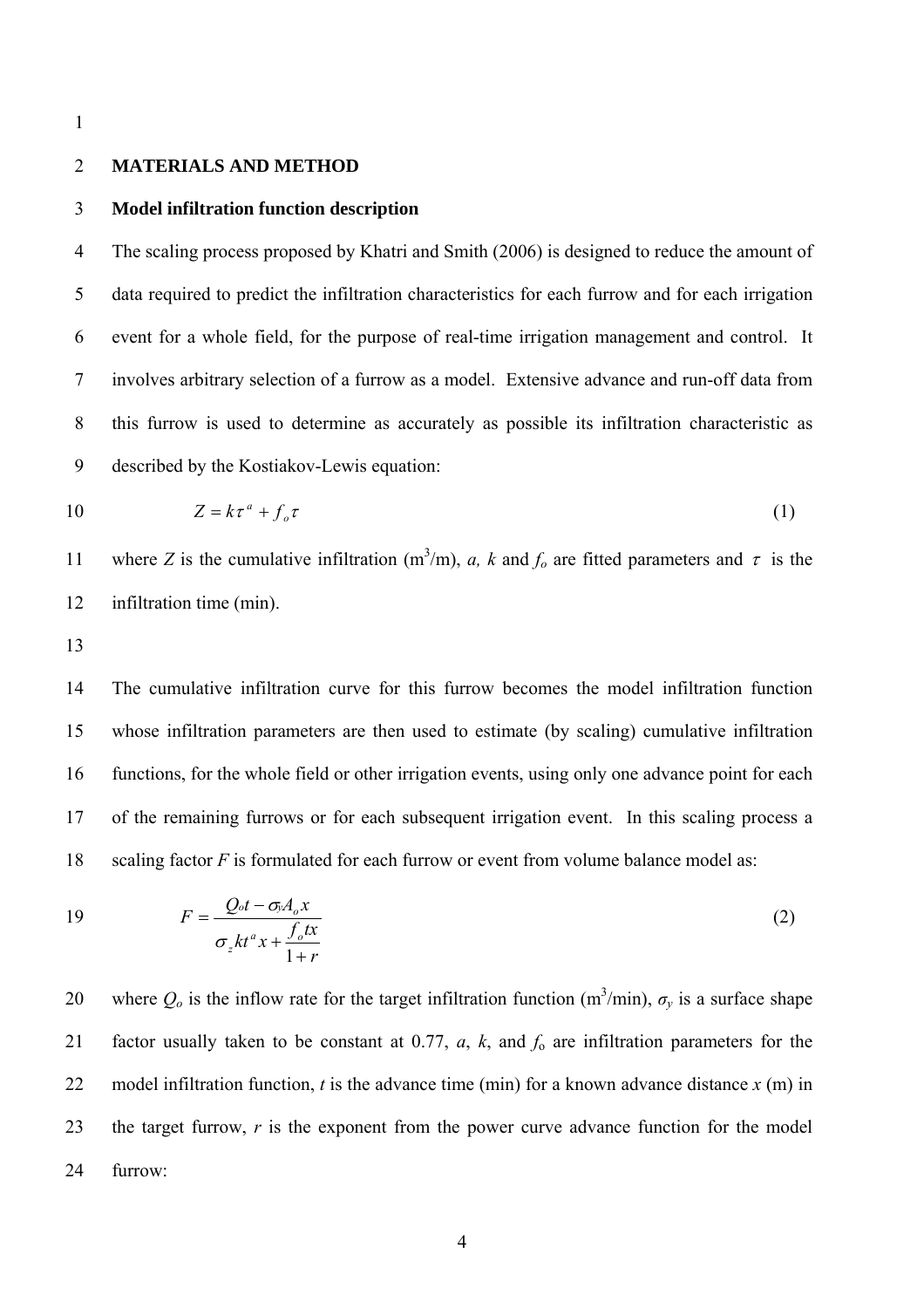$$
1 \qquad \qquad x = pt^{\Gamma} \tag{3}
$$

2 and  $\sigma_z$  is the sub-surface shape factor for the model infiltration function and calculated as:

3 
$$
\sigma_z = \frac{a + r(1 - a) + 1}{(1 + a)(1 + r)}
$$
(4)

4

5 6 7 8 9 The scaling factor *F* was defined by Khatri and Smith (2006) as the ratio between the infiltrated volume as calculated by the volume balance in the trial furrow at a particular advance time and the infiltrated volume as calculated by the parameters of the model furrow. It is applied in conjunction with equation 1 to produce scaled infiltration curves for each furrow as follows:

$$
10 \t Z_{target} = F\left\{k(\tau)^a + f_0(\tau)\right\} \t(5)
$$

11 where  $Z_{target}$  is the cumulative infiltration  $(m^3/m)$  for the target furrow.

12

## 13 **Field data**

14 15 16 The data considered in this study were from published field evaluations in two cotton growing areas, the Bura Irrigation Scheme in Kenya and the Darling Downs in Queensland, Australia.

17

#### 18 **Bura Scheme data**

19 20 21 22 23 24 Furrow irrigation advance data were collected from the Bura Irrigation Scheme Settlement Project in Kenya by Mwatha and Gichuki (2000). The soils of the project area are sandy clay loams and cracking clays with shallowly overlying (about 20 cm) a saline and alkaline subsoil of low permeability. The evaluation data were collected from four fields of the same soil and average slopes of 0.09%, 0.13%, 0.25% and 0.31%, denoted in this paper as 9S, 13S, 25S and 31S, respectively. The discharge treatments for each field were  $1.5 \text{ ls}^{-1}$ ,  $2.0 \text{ ls}^{-1}$  and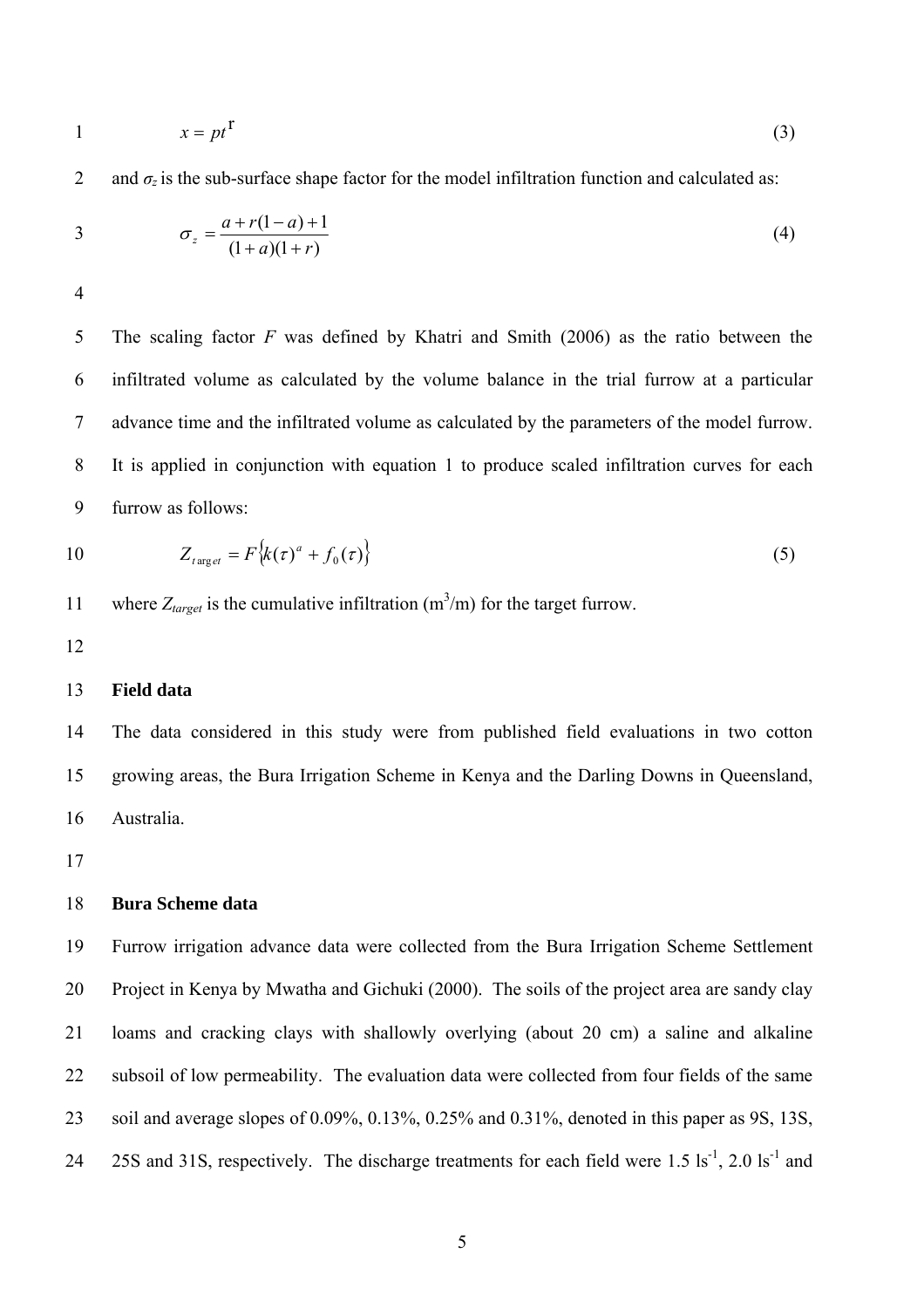$3.0 \text{ ls}^{-1}$ . Furrow spacing was 0.9 m. Parshall flumes placed at 50 m intervals were used to measure inflow and out flow for each 50 m furrow section. Data only for the fifth irrigation were used in this study. 1 2 3

4

5 6 7 8 The data published included furrow characteristics (Table 1), furrow inflow rates and irrigation advance parameters for two irrigation events in each of the four fields. The advance parameters for the power advance curve (Table 2) were calculated by Mwatha and Gichuki (2000) from the measured advance data.

9

#### 10 Insert Tables 1 & 2 about here

11

## 12 **Australian cotton field data**

13 14 15 16 These data, taken from Khatri and Smith (2006), are from four furrow irrigation events from a single field (field C) in the Darling Downs region of Southern Queensland, Australia. All irrigations were conducted by the farm staff using their usual practices. Data collected for each event included:

- 17 • furrow inflow,
- 18 19 • the irrigation advance (advance times for various points along the furrow including the time for the advance to reach the end of the furrow), and
- 20 21 • the physical characteristics of the furrow (length, slope and cross-sectional area of flow).
- 22

23 24 25 The flow rate and irrigation advance were measured using the IRRIMATE<sup>TM</sup> suite of tools developed be NCEA, as described by Dalton et al. (2001). The data are summarized in Table 4.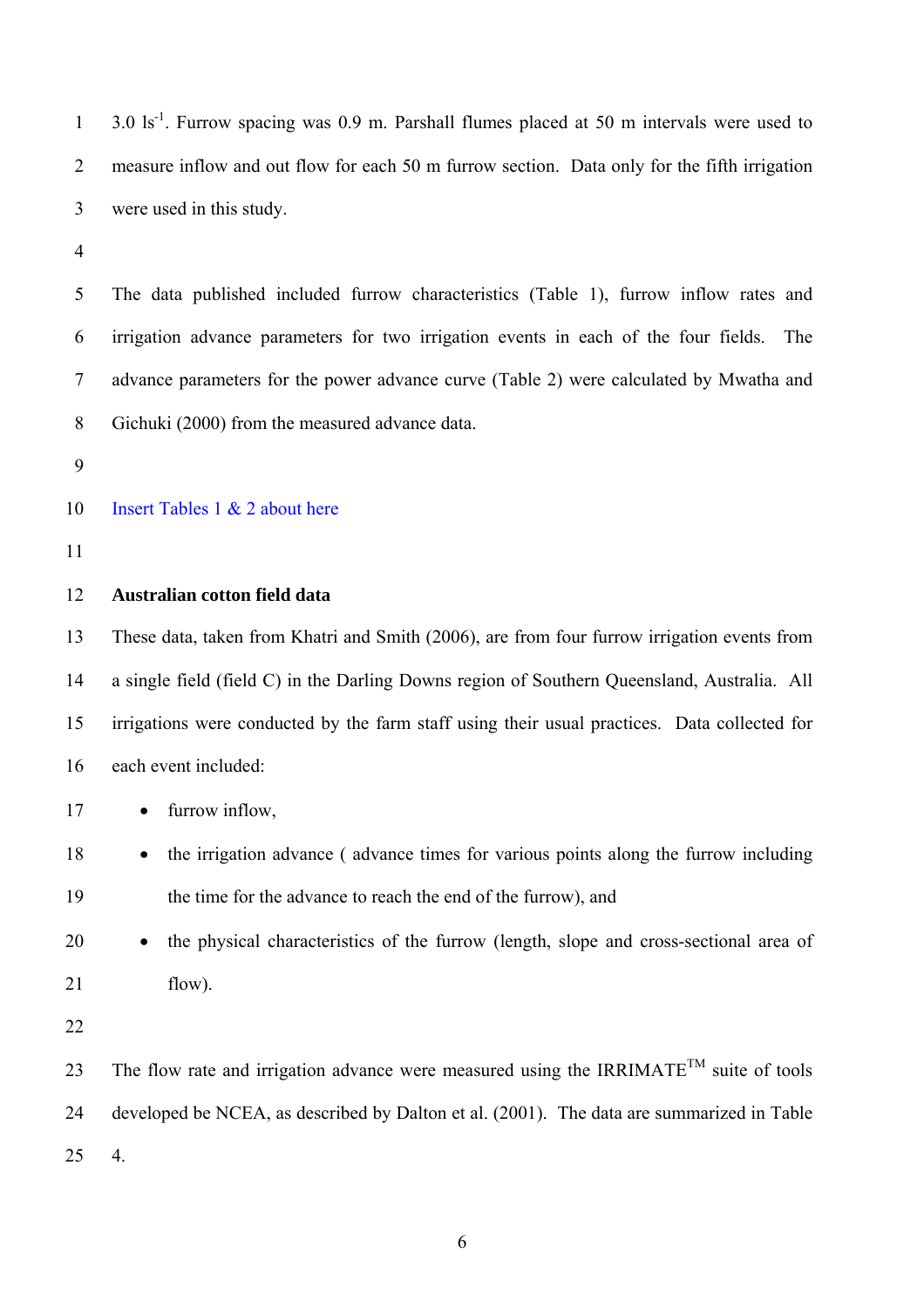## 2 **Calculation of infiltration parameters**

3 4 5 6 7 8 9 10 11 12 13 Infiltration parameters from advance data were obtained for each furrow/event using the INFILTv5 program (McClymont and Smith 1996). INFILTv5 is a computer software package for determination of the Kostiakov-Lewis equation soil infiltration parameters using inflow rate and irrigation advance data as the only input. It also determines the average cross-section area of flow  $\sigma_{\nu}A_o$  if this term is not known. However, use of cross-section area, if known, as an input parameter results in better estimates of the infiltration parameters. INFILTv5 was preferred method in this study because of its proven performance over time and over a range of soils and situations in Australia (Bakker et al. 2006; Khatri and Smith 2005; Smith et al. 2005) and also because it was appropriate for the available data. The infiltration curves calculated by the INFILT program are hereafter referred to as actual to distinguish them from scaled curves.

14

15 16 17 Actual measured advance data was used to obtain the infiltration parameters for field C. For the Bura site advance curves were generated from the power curve parameters published by Mwatha and Gichuki (2000).

18

19 20 21 The cross-sectional area of flow  $(A<sub>o</sub>)$  at the furrow inlet was calculated for each event at the Bura site using the furrow geometry measurements provided by Mwatha and Gichuki (2000) and by assuming a Manning *n* of 0.04 (ASAE, 2003;Walker, 2001) in the Manning equation:

22

$$
A_o = \left\{ \frac{Q_o n}{S_o p_1} \right\}^{\frac{1}{p_2}} \tag{6}
$$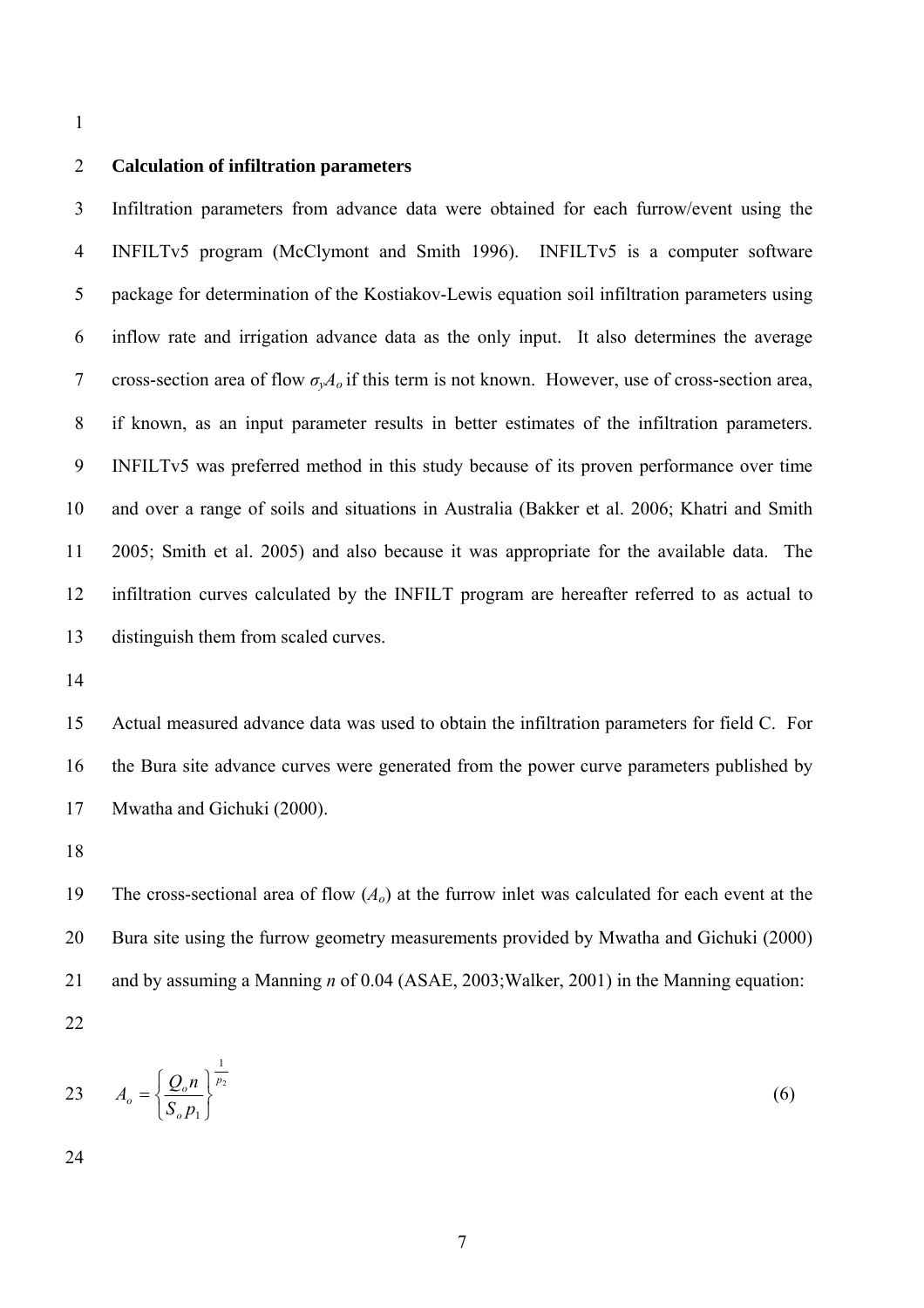where  $S_0$  is the slope of the furrow and  $p_1$  and  $p_2$  are furrow geometry parameters estimated as: 1 2

3 
$$
p_2 = 3.333 - 1.33 \frac{c_2}{\sigma_2}
$$
 and  $p_1 = \frac{\sigma_1^{(3.333-p_2)}}{c_1^{1.333}}$  (7,8)  
\n4  
\n5 The parameters  $c_1$  and  $c_2$  express wetted perimeter *WP* as a simple power function of flow  
\n6 depth *y* by:  
\n7  
\n8 *WP* =  $c_1 y^{c_2}$  (9)  
\n9  
\n10 Similarly,  $\sigma_1$  and  $\sigma_2$  give the cross-section area  $A_o$  as a power function of flow depth *y*:  
\n11  
\n12  $A_o = \sigma_1 y^{\sigma_2}$  (10)

#### 14 **Model infiltration function and scaling factor**

15 16 17 18 19 A model infiltration function for each site was arbitrarily selected from the set of actual cumulative infiltration curves. Scaling factors  $F$  (eqn 2) were then calculated for each furrow (including the model furrow) using advance points at 25% (*0.25L*), 50% (*0.5L*), 75% (*0.75L*) sections of the furrow length and the end of the furrow (*L*). Furrow length was taken to be 300m for Bura site and 240 m for field C.

20

#### 21 **Results and discussion**

#### 22 **Effect of advance distance on scaling factor**

23 The scaling factors *F* for calculated for each furrow at the different advance points along the

24 furrow are presented in Table 3 for the Bura site and Table 4 for field C.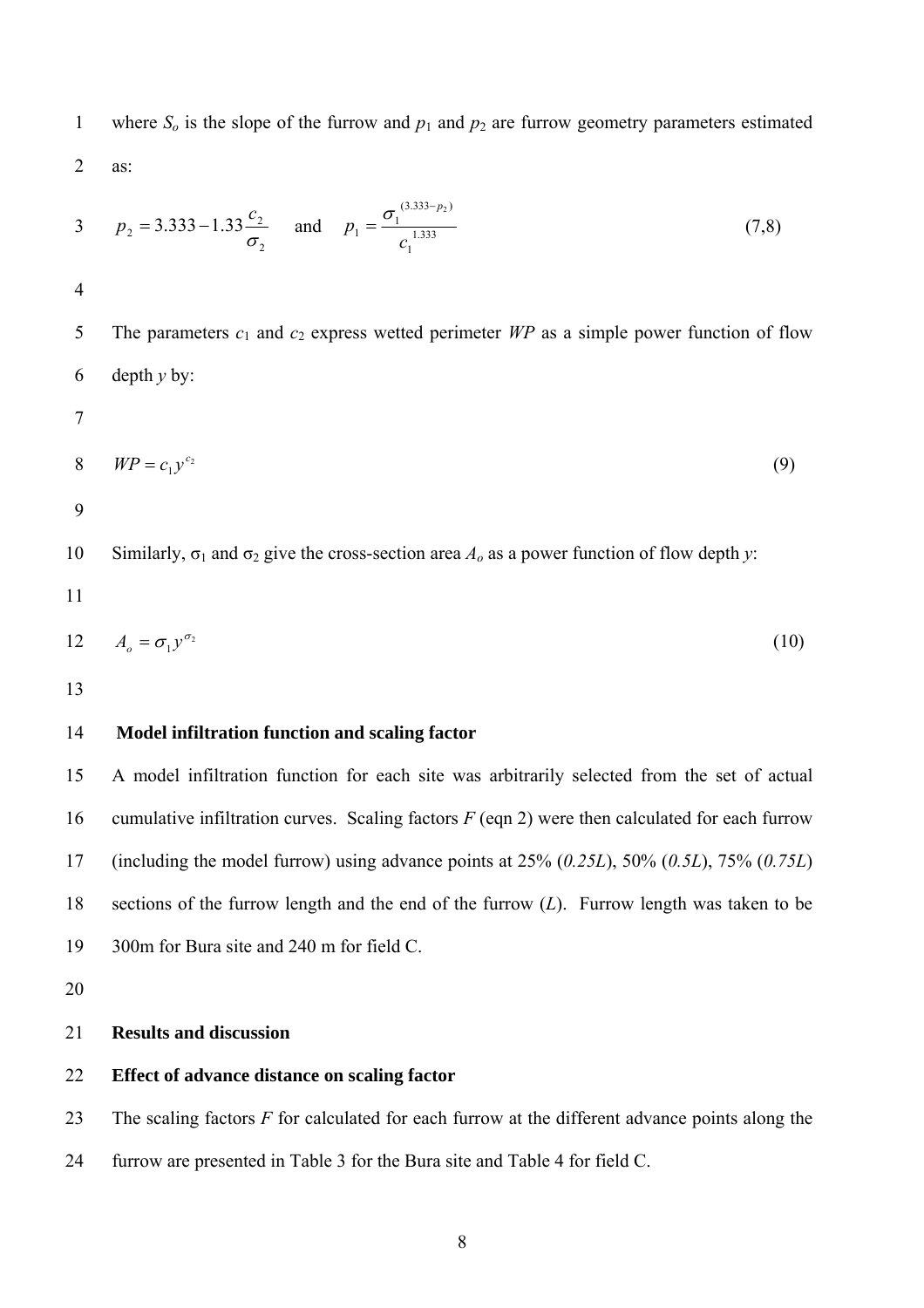#### 2 Insert Table 3 & 4 about here

3

4 5 6 7 8 9 10 Scaling factors varied considerably between furrows reflecting the expected variability (spatial, temporal and hydraulic) in the infiltration characteristic at the two sites. Differences are also evident between the scaling factors at the various advance distances. These differences are illustrated in Figures 1 and 2 for the Bura site and field C, respectively, presented as plots of the scaling factor at each distance versus the values at the full advance distance *L*. The assumption implicit in these plots is that the scaling factor at length *L* is the best estimate of the correct value of the scaling factor for the particular furrow.

11

#### 12 Insert figures 1 & 2 about here

13

14 15 16 17 18 19 20 21 22 23 For each site the values of *F* at 0.75*L* and at *L* are almost identical. At 0.5*L* the values follow the 1:1 line but exhibit some small scatter about the line. By 0.25*L* the scaling factor values are showing considerable variation from the values at *L*. They no longer follow the 1:1 line and the scatter about the regression line is substantial. In the case of field C particularly, some values of the scaling factor at 0.25*L* are much lower than expected. This is due to an apparently very rapid initial advance in some furrows giving an advance time to that point being much less than that predicted by the fitted power curve. This may be attributed to an initial unsteadiness in the furrow inflow, the effect of which diminishes for longer advance distances (Bautista and Wallender 1993). This cannot be confirmed because full inflow hydrographs were not available for this site.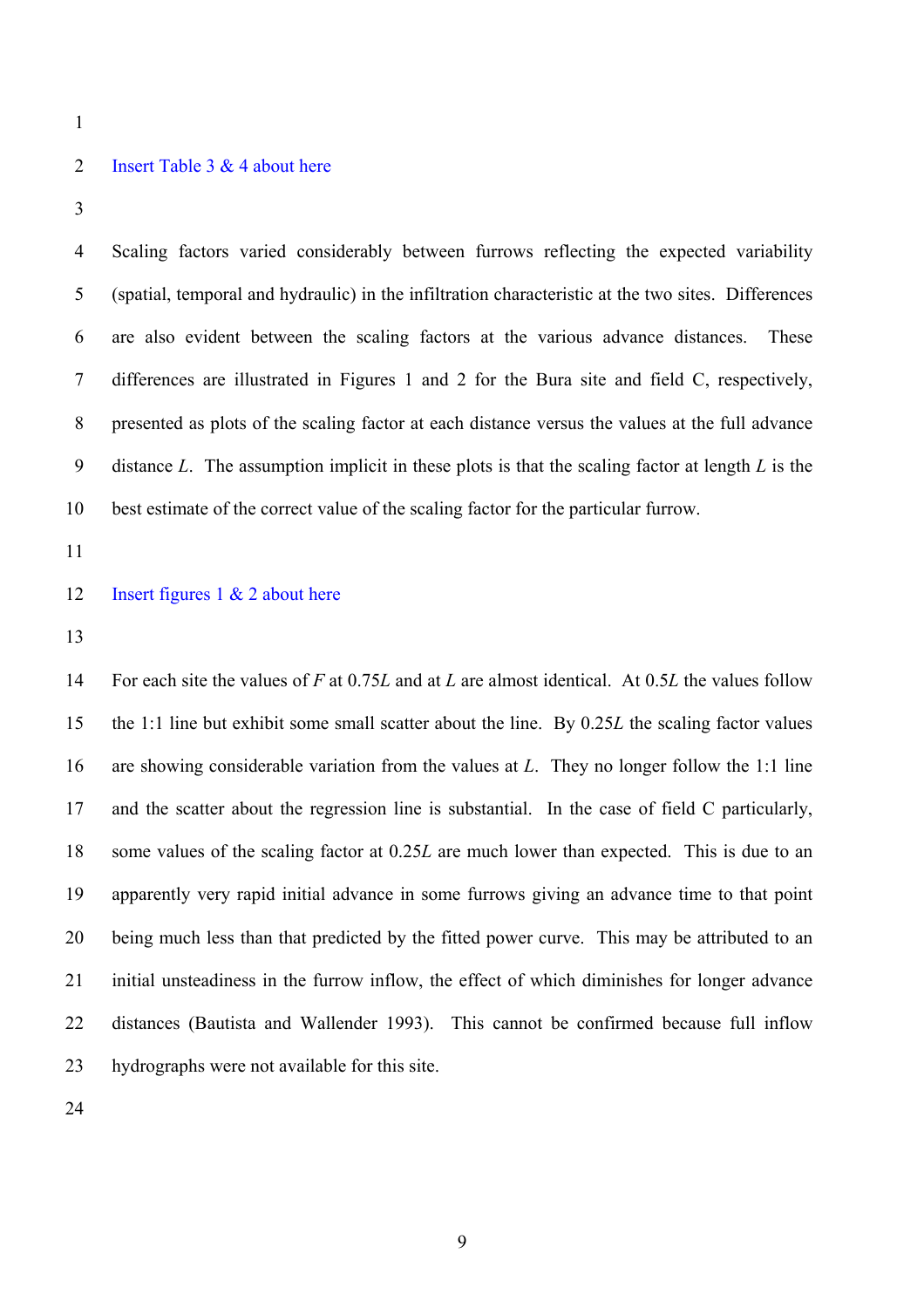1 2 3 4 5 6 If the scaling process is to be used in a real time control system there is an obvious tension between the desire to use an early advance point (to give adequate time for the subsequent analyses) and the loss of accuracy in the scaled infiltration characteristics caused by the use of that early advance point. The significant conclusion that can be drawn from these data is that use of the mid-point (0.5*L*) is a reasonable compromise. Use of the point at 0.25*L* results in too great a loss of accuracy and should be avoided.

7

8 9 10 11 12 13 14 15 16 17 18 19 20 21 The nature of the variation of *F* with advance distance is determined entirely by the shape of the advance curve, as reflected in the value of the exponent  $r$  in the fitted power curve. When *r* for a furrow is less than that for the model curve, that is, the advance exhibits lesser curvature than that for the model furrow, *F* increases with distance. This is seen, for example, at the Bura site (Table 3) for the furrows 13S 3 and 25S 2, and furrows C10 and C11 (Table 4). When *r* is greater than that for the model furrow, *F* decreases with distance (furrows 9S 2, 31S 3, C12 and C15). This decreasing trend with distance is not as clear as the previous increasing trend because, as has been seen earlier in Figures 1 and 2, the values at 0.25*L* tend to always be lower than the values at *L*. Trends with distance are also clearer for Bura where *F* was calculated from the fitted power curve compared to field C where the actual measured advance points were used. For those furrows where the *r* value is the same as or similar in magnitude to that for the model furrow, there is little or no change in *F* with distance (furrows 9S 3, 25S 1.5, C8 and C17). Any variation seen in these furrows is caused by the extent of any deviation of the advance points from the smoothed advance curve.

22

23 24 25 Figures 3 and 4 for furrows C1 and C12, respectively, provide an explanation for the above behaviour. These plots show advance curves for these furrows calculated using the volume balance equation and the scaled infiltration characteristic for the advance points at 0.25*L*,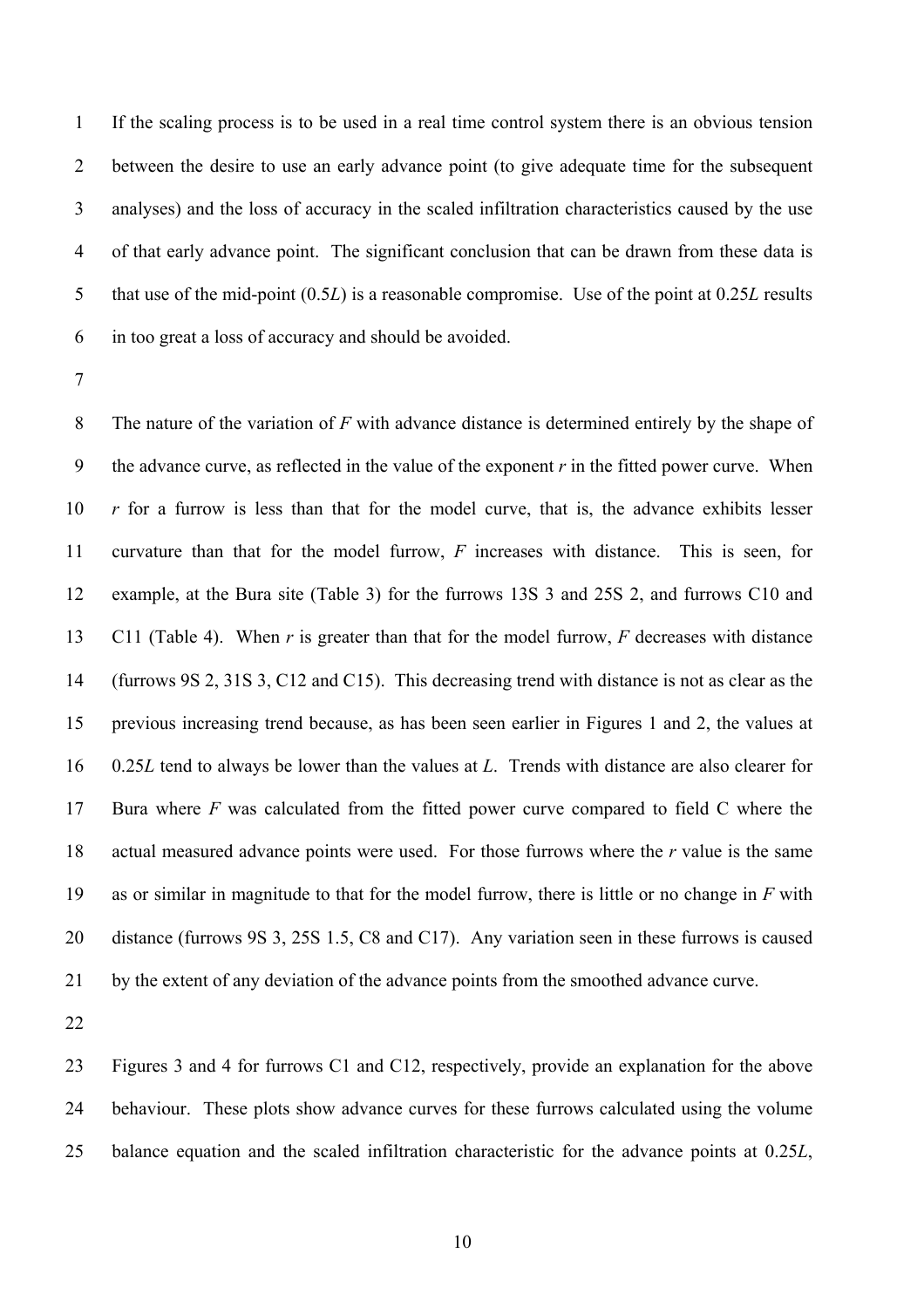0.5*L*, 0.75*L* and *L*. The measured advance points and the fitted power curve are also shown. In both cases the calculated advance curves are of slightly different shape from the actual advance curve and intersect the actual advance curve at the advance point used to calculate the scaling factor. Where *r* is lower than that for the model curve (furrow C1) the calculated advance curves lay mostly below the actual advance curve. The reverse applies when *r* is greater than that for the model curve. In both cases the curves predicted using  $F_L$  are closest 1 2 3 4 5 6 7 8 9 10 to the measured advance curves. For furrows where *r* is the same as that for the model curve all of the advance curves (measured and predicted) coincide. This suggests that the performance of the scaling process is entirely dependent upon the consistency of the shape of the advance curves for a particular field or set of furrows.

11

#### 12 Insert figures  $3 & 4$  about here

13

14 15 16 17 18 19 20 The effect on the predicted (scaled) infiltration characteristics is shown for the same two furrows (C1 and C12) in Figures 5 and 6, respectively, in the form of plots of the scaled infiltration curves superimposed over the actual curves as calculated by the INFILT program. As would be expected from the above discussion the infiltration curves calculated using *FL* are closest to the actual infiltration characteristic. For the majority of furrows (where *r* is not far removed from that of the model curve) the scaled infiltration characteristics are much closer to the actual or measured characteristic than the examples shown in Figures 5 and 6.

21

#### 22 Insert figures 5 & 6 about here

23

24 25 In a normal application of the scaling process the value of *r* would not be known for the target furrows. It would only be known for the model furrow. Hence it would not be known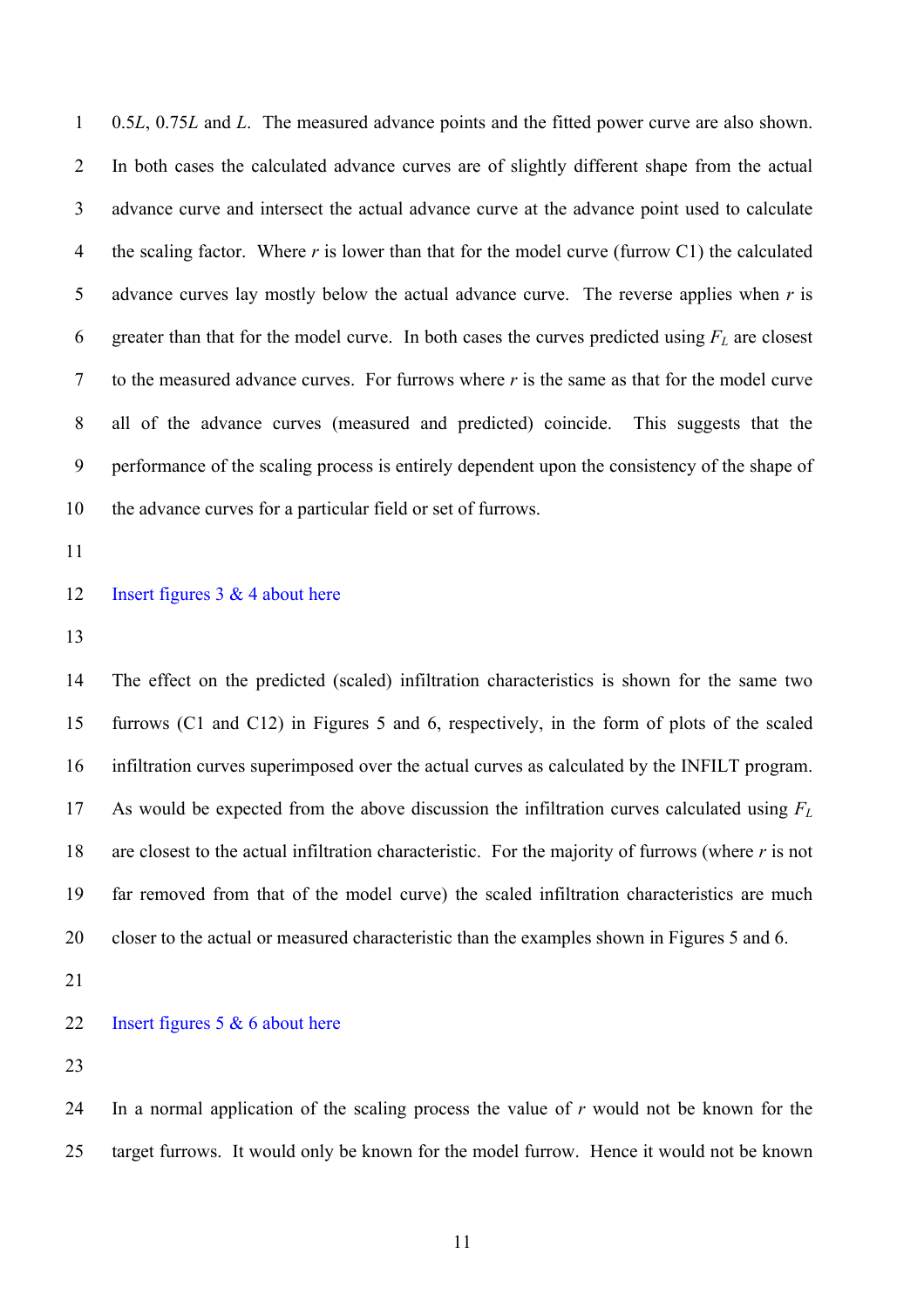1 2 3 4 5 6 7 8 9 if the scaled infiltration curve for a particular lay above or below the actual curve for that furrow. Khatri and Smith (2006) argued that it was not necessary to model the infiltration characteristic for each individual furrow with any great degree of precision. They suggested that it was more important to provide a sufficiently accurate estimate of the spread or range of infiltration curves for a field or set of furrows to allow best management of the field or set, assuming that the flow rate and time to cut-off are the same for all furrows in the set. The data presented in this paper suggest that if the scaling is performed using the advance to 0.5L or later, then on average the scaling factors and hence the infiltration characteristics will be sufficiently close to the correct values for practical purposes.

10

### 11 **Scaling factor and wetted perimeter**

12 13 14 15 16 17 18 19 Changes in wetted perimeter (or cross sectional area) with inflow rate, surface roughness or slope are known to cause differences in the infiltration characteristic for a given furrow (termed the hydraulic variability in this paper) and considerable work has been undertaken to develop methods for adjusting infiltration to accommodate this source of variability. Use of the scaling process of Khatri and Smith (2006) removes the need for any special adjustment of the infiltration characteristic, the scaling factor *F* accounts for the effects of all forms of infiltration variability including the spatial, temporal and hydraulic. This is illustrated in Figures 7 and 8.

20

## 21 Insert figures 7 & 8 about here

22

23 24 25 In Figure 7 the scaling factor at L is plotted against wetted perimeter for the Bura site. The regression line ( $R^2$  = 0.687) suggests that nearly 70% of the infiltration variability observed at this site. It is assumed that the remainder of the infiltration variability is as a result of the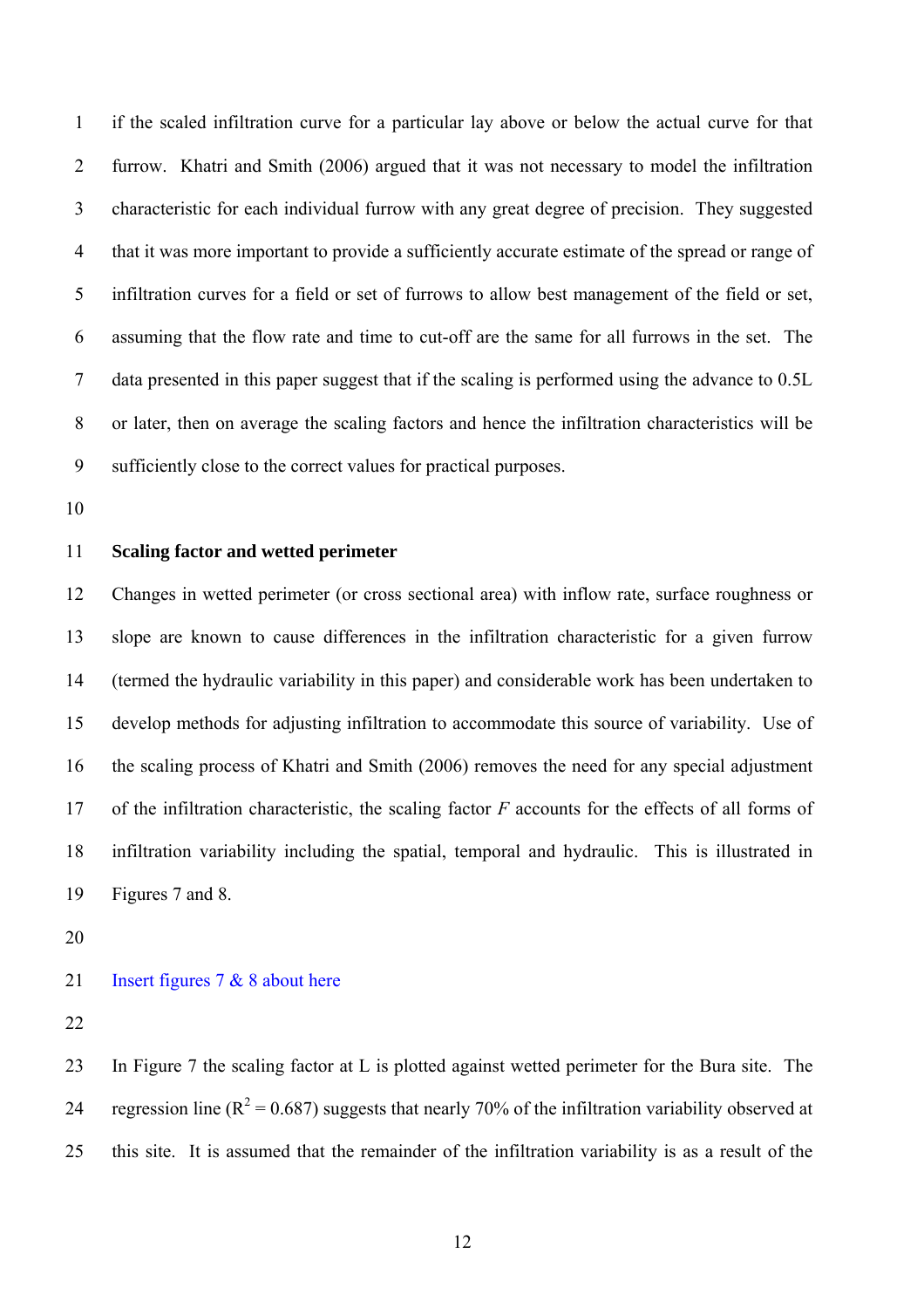spatial and temporal variability in the infiltration characteristic. Wetted perimeter data were not available for site C. In this case the cross sectional area at the upstream end of the furrow is used as a surrogate for wetted perimeter (Figure 8). Again the regression ( $R^2 = 0.741$ ) 1 2 3 4 5 suggests that the hydraulic factors are responsible for a similar proportion of the infiltration variability at this site.

6

#### 7 **Conclusion**

8 9 10 11 12 13 14 Real-time control of furrow irrigation is the obvious way in which to overcome the effects of the spatial, temporal and hydraulic variability in the soil infiltration characteristic and to maximize irrigation performance. For this it is necessary to be able to obtain estimates the infiltration characteristics for the furrows in real time and with the minimum of advance data. In this paper a process is evaluated that uses scaling from a single advance measurement and a model infiltration curve to give the infiltration characteristic for any other furrow in a field or set of furrows.

15

16 17 18 19 20 Data from multiple irrigation events at two sites were analysed with scaling factors calculated at 25, 50, 75 and 100% of the advance distance. The results showed that the calculated scaling factors varied with distance down the furrow. The extent and nature of that variation was shown to be a function of the shape of the advance curve as reflected in the power curve parameter *r*, relative to that for the model curve.

21

22 23 24 25 It is concluded that any advance point used for scaling the infiltration should be taken at least at the half way point down the field (0.5*L*). When used for real-time control this introduces a tension between the accuracy required from the scaling process and the desire to estimate the infiltration characteristic in sufficient time to provide adequate control of the irrigation.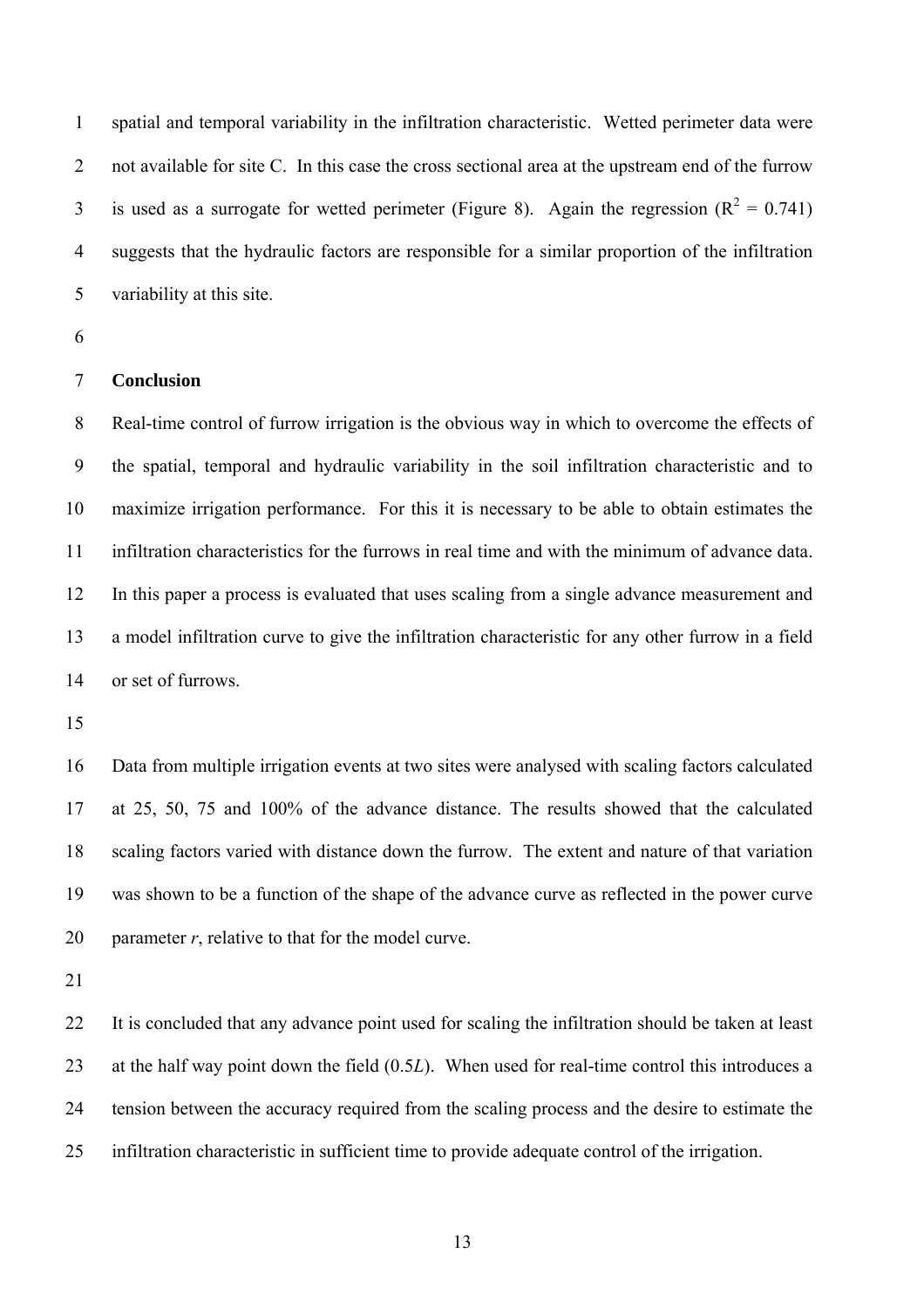2 3 4 5 6 7 8 The scaling process was applied to a series of furrows in which the inflow rate and slope varied considerably, resulting in substantial variation in the wetted perimeter and hence in the infiltration characteristic. Scaling factor was strongly correlated with the wetted perimeter  $(R<sup>2</sup> = 0.68$  to 0.72) suggesting that the scaling is an appropriate way of both predicting and accommodating the effect of the hydraulic variability. It is assumed that the remainder of the variability in the magnitude scaling factor was due to the inherent spatial and temporal variability in the infiltration of the soils at the two sites.

9

#### 10 **References**

11 ASAE (2003) Evaluation of furrows. ASAE Standard EP419. American Society of

12 Agricultural Engineers, St. Joseph, MI

13 Bakker DM, Plunkett G, Sherrard J (2006) Application efficiencies and furrow irrigation

14 functions of irrigations in sugar cane in the Ord River Irrigation Area of North Western

15 Australia and the scope for improvement. Agricultural Water Management 83: 162-172

16 Bautista E, Wallender WW (1993) Reliability of optimized furrow infiltration parameters.

17 Journal of Irrigation and Drainage Engineering 119(5): 784-800

18 Camecho E, Lucena CP, Canas JR, Alcaide M (1997) Model for management and control of

19 20 furrow irrigation in real-time. Journal of Irrigation and Drainage Engineering 123(4): 264-269

21 Clemmens AJ (2000) Measuring and improving irrigation system performance at the field

22 level. Water - Essential for Life, Proceedings of Irrigation Australia 2000, Irrigation

23 Association of Australia National Conference and Exhibition

24 Dalton P, Raine SR, Broadfoot K (2001) Best management practices for maximising whole

25 field irrigation efficiency in the Australian cotton industry. Final report to the Cotton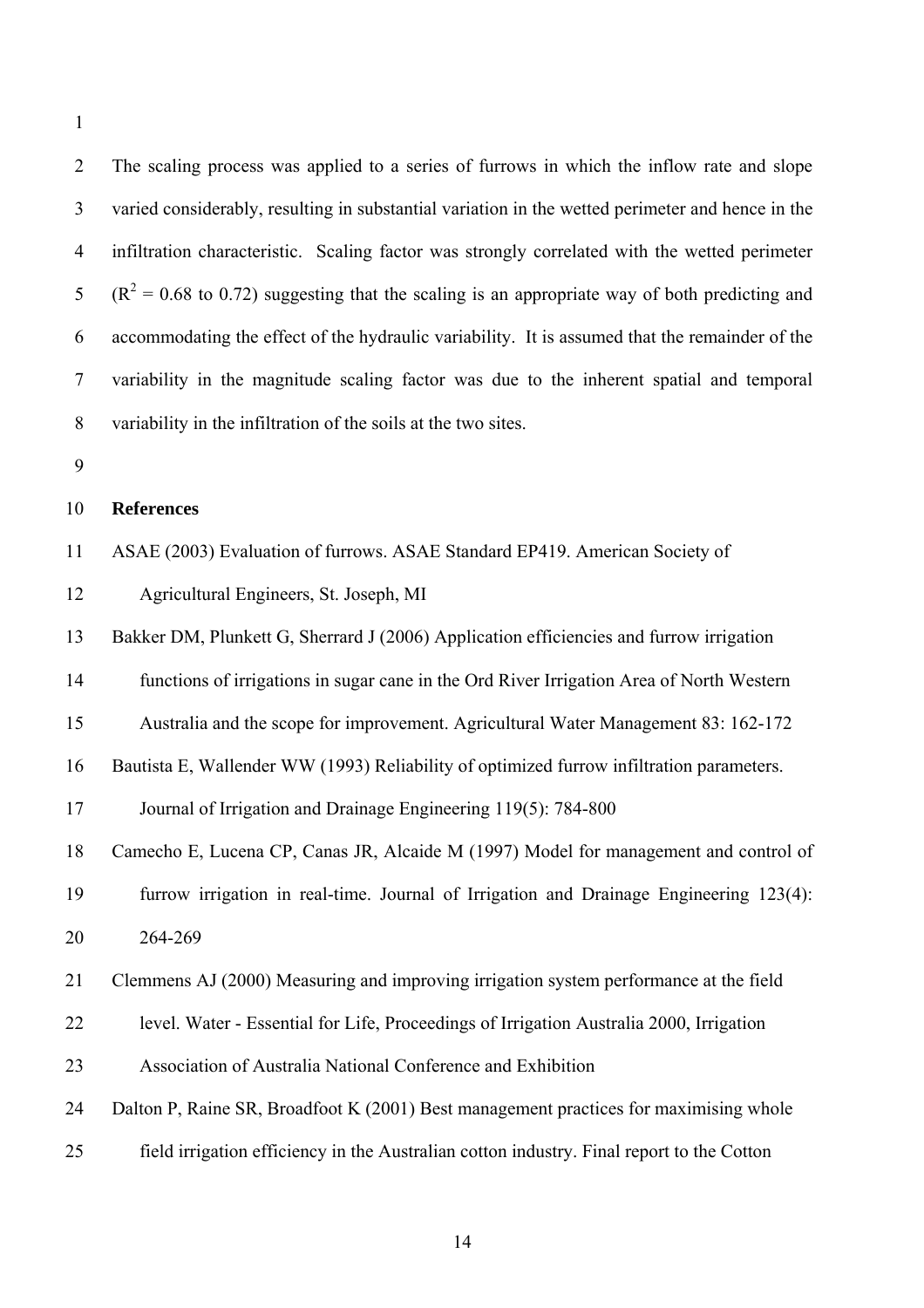| $\mathbf{1}$   | Research and Development Corporation. National Centre for Engineering in Agricuture          |
|----------------|----------------------------------------------------------------------------------------------|
| $\overline{2}$ | Report 179707/2, USQ, Toowoomba                                                              |
| 3              | Gillies MH, Smith RJ (2005) Infiltration parameters from surface irrigation advance and run- |
| $\overline{4}$ | off data. Irrigation Science 24: 25-35                                                       |
| 5              | Khatri KL, Smith RJ (2005) Evaluation of methods for determining infiltration parameters     |
| 6              | from irrigation advance data. Irrigation and Drainage 54: 467-482                            |
| $\tau$         | Khatri KL, Smith RJ (2006) A real time control system for furrow irrigation to manage        |
| 8              | spatial and temporal variations infiltration. Irrigation Science 25:33-43                    |
| 9              | McClymont DJ, Smith RJ (1996) Infiltration parameters from the optimization on furrow        |
| 10             | irrigation advance data. Irrigation Science 17: 15-22.                                       |
| 11             | Mailhol JC, Ruelle P, Povova Z (2005) Simulation of furrow irrigation practices (SOFIP): a   |
| 12             | field scale modelling of water management and crop yield for furrow irrigation. Irrig Sci    |
| 13             | 24:37-48                                                                                     |
| 14             | Mwatha S, Gichuki FN (2000) Evaluation of the furrow irrigation system in the Bura           |
| 15             | Scheme. Land and Water Management in Kenya: Towards Sustainable Land Use,                    |
| 16             | Proceedings of the Fourth National Workshop, Soil and Water Conservation Branch,             |
| 17             | Ministry of Agriculture and Rural Development & Department of Agricultural                   |
| 18             | Engineering, University of Nairobi                                                           |
| 19             | Oyonarte NA, Mateos L, Palomo MJ (2002) Infiltration variability in furrow irrigation.       |
| 20             | Journal of Irrigation and Drainage Engineering 128(1): 26-33                                 |
| 21             | Raine SR, McClymont DJ, Smith RJ (1997) The development of guidelines for surface            |
| 22             | irrigation in areas with variable infiltration. Proceedings of Australian Society of Sugar   |
| 23             | Technologists 1997: 293-301                                                                  |
| 24             | Rasoulzadeh A, Sepaskhah AR (2003) Scaled infiltration equations for furrow irrigation.      |
| 25             | Biosystems Engineering 86(3): 375-383                                                        |
|                |                                                                                              |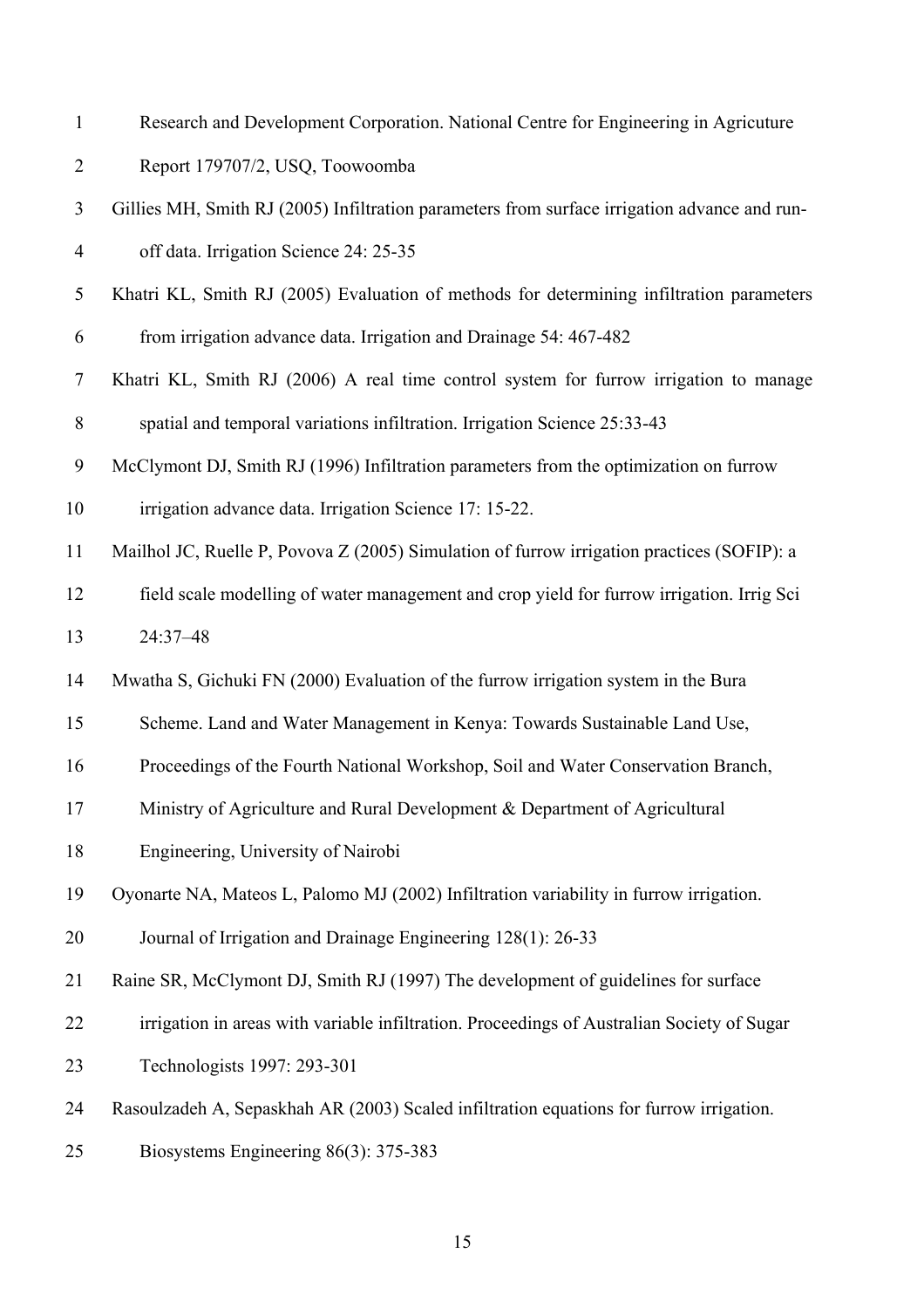| $\mathbf{1}$    | Sepaskhah, AR, Afshar-Chamanabad H (2002) Determination of infiltration rate for every-    |
|-----------------|--------------------------------------------------------------------------------------------|
| 2               | other furrow irrigation. Biosystems Engineering 82(4): 479-484                             |
| 3               | Smith RJ, Raine SR, Minkovich J (2005) Irrigation application efficiency and deep drainage |
| $\overline{4}$  | potential under surface irrigated cotton. Agricultural Water Management $71(2)$ : 117-130  |
| 5               | Strelkoff TM, Souza F (1984) Modeling effect of depth on furrow infiltration. Journal of   |
| 6               | Irrigation and Drainage Engineering $110(4)$ : 375-87                                      |
| $7\phantom{.0}$ | Strelkoff TS, Clemmens AJ, Bautista E (2000) Field- parameter eestimation for surface      |
| 8               | irrigation management and design. Watershed Management 105(142)                            |
| 9               | Walker WR (2001) SIRMOD II - Surface irrigation simulation, evaluation and design. User's  |
|                 |                                                                                            |

10 guide and technical documentation. Utah State University, Logan, UT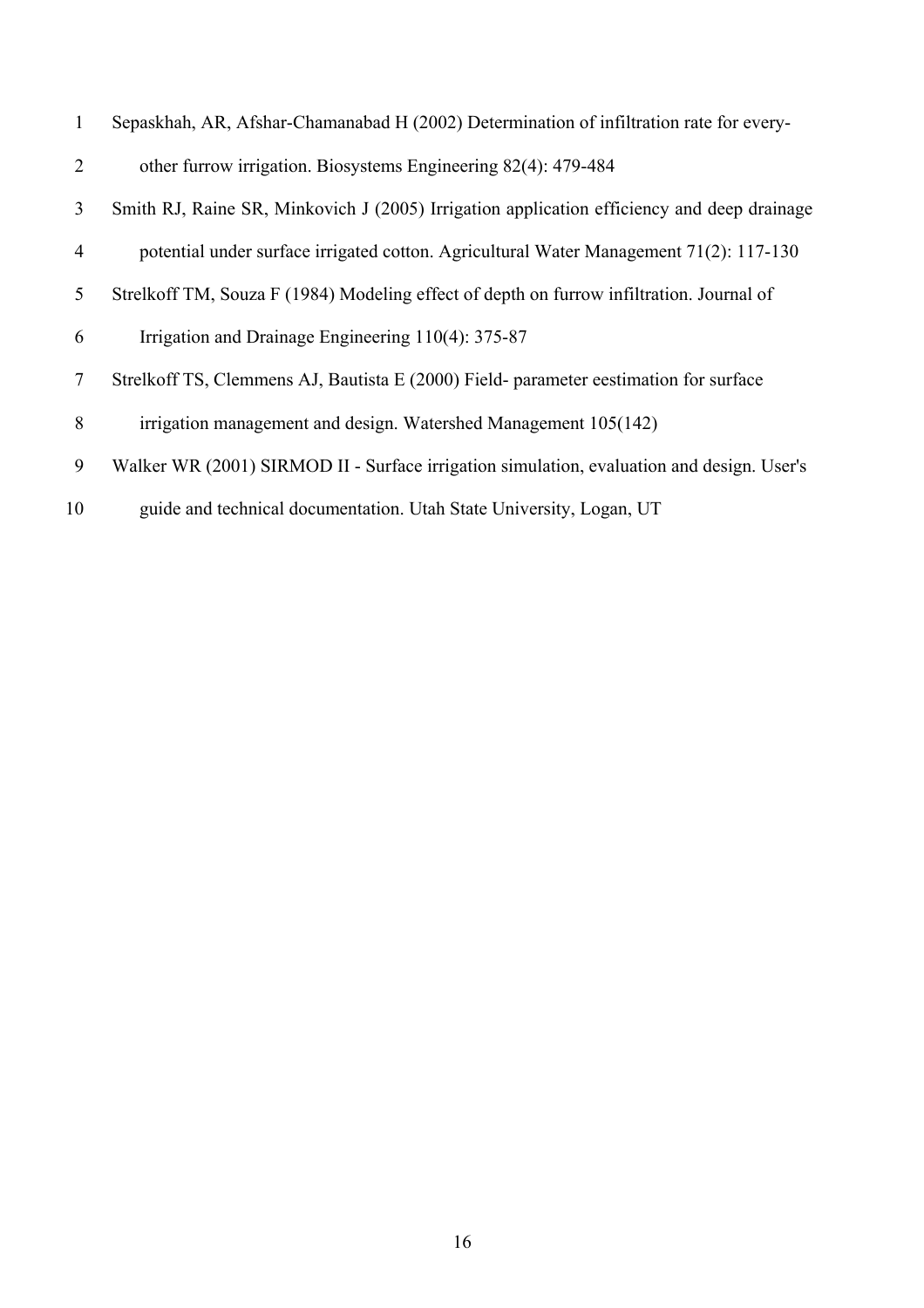| Furrow length<br>Furrow spacing<br>Furrow slope<br>Cross-section<br>Top-width $(m)^*$<br>Wetted perimeter $(m)^*$<br>Area of flow $(m^2)^*$<br>* where $y =$ furrow depth | 275-300m<br>0.9 <sub>m</sub><br>$0.05 \%$ - 0.3%<br>parabolic<br>$T = 2.8y^{0.62}$<br>$WP = 2.8y^{0.65}$<br>$A = 1.48y^{1.55}$ |                                |                           |                     |
|---------------------------------------------------------------------------------------------------------------------------------------------------------------------------|--------------------------------------------------------------------------------------------------------------------------------|--------------------------------|---------------------------|---------------------|
|                                                                                                                                                                           |                                                                                                                                |                                |                           |                     |
|                                                                                                                                                                           |                                                                                                                                |                                |                           |                     |
|                                                                                                                                                                           |                                                                                                                                |                                |                           |                     |
|                                                                                                                                                                           |                                                                                                                                |                                |                           |                     |
|                                                                                                                                                                           |                                                                                                                                |                                |                           |                     |
|                                                                                                                                                                           |                                                                                                                                |                                |                           |                     |
|                                                                                                                                                                           |                                                                                                                                |                                |                           |                     |
|                                                                                                                                                                           |                                                                                                                                |                                |                           |                     |
|                                                                                                                                                                           |                                                                                                                                |                                |                           |                     |
|                                                                                                                                                                           |                                                                                                                                |                                |                           |                     |
|                                                                                                                                                                           |                                                                                                                                |                                |                           |                     |
|                                                                                                                                                                           |                                                                                                                                |                                |                           |                     |
|                                                                                                                                                                           |                                                                                                                                |                                |                           |                     |
|                                                                                                                                                                           |                                                                                                                                |                                |                           |                     |
|                                                                                                                                                                           |                                                                                                                                |                                |                           |                     |
|                                                                                                                                                                           |                                                                                                                                |                                |                           |                     |
|                                                                                                                                                                           |                                                                                                                                |                                |                           |                     |
|                                                                                                                                                                           |                                                                                                                                |                                |                           |                     |
|                                                                                                                                                                           | Table 2: Advance curve parameters for the fifth irrigation at the Bura site                                                    |                                |                           |                     |
|                                                                                                                                                                           |                                                                                                                                |                                |                           |                     |
|                                                                                                                                                                           |                                                                                                                                | (from Mwatha and Gichuki 2000) |                           |                     |
| <b>Irrigation</b><br><b>Slope</b>                                                                                                                                         | <b>Inflow</b>                                                                                                                  |                                | <b>Advance parameters</b> |                     |
| (%)                                                                                                                                                                       | $(ls^{-1})$                                                                                                                    |                                | r                         |                     |
| $\overline{5}$<br>0.09                                                                                                                                                    | 1.5                                                                                                                            | $\boldsymbol{p}$<br>12.7       | 0.49                      | $t_L$ (mins)<br>572 |
|                                                                                                                                                                           | 2.0                                                                                                                            | 6.1                            | 0.67                      | 308                 |
|                                                                                                                                                                           | 3.0                                                                                                                            | 10.2                           | 0.57                      | 345                 |
| 0.13                                                                                                                                                                      | 1.5                                                                                                                            | 12.6                           | 0.56                      | 262                 |
|                                                                                                                                                                           | 2.0                                                                                                                            | 11.3                           | 0.57                      | 290                 |
|                                                                                                                                                                           | 3.0                                                                                                                            | 18.3                           | 0.53                      | 177                 |
| 0.25                                                                                                                                                                      | 1.5                                                                                                                            | 13.5                           | 0.56                      | 231                 |
|                                                                                                                                                                           | 2.0                                                                                                                            | 22.2                           | 0.46                      | 256                 |
|                                                                                                                                                                           | 3.0                                                                                                                            | 16.2                           | 0.61                      | 110                 |
| 0.31                                                                                                                                                                      | 1.5<br>2.0                                                                                                                     | 16.5<br>17.9                   | 0.55<br>0.53              | 179<br>186          |

1 **Table 1**: Furrow characteristics for Bura Scheme (from Mwatha and Gichuki, 2000).

2

3

4

5

6 7 8

11

12

13

14

15

16

17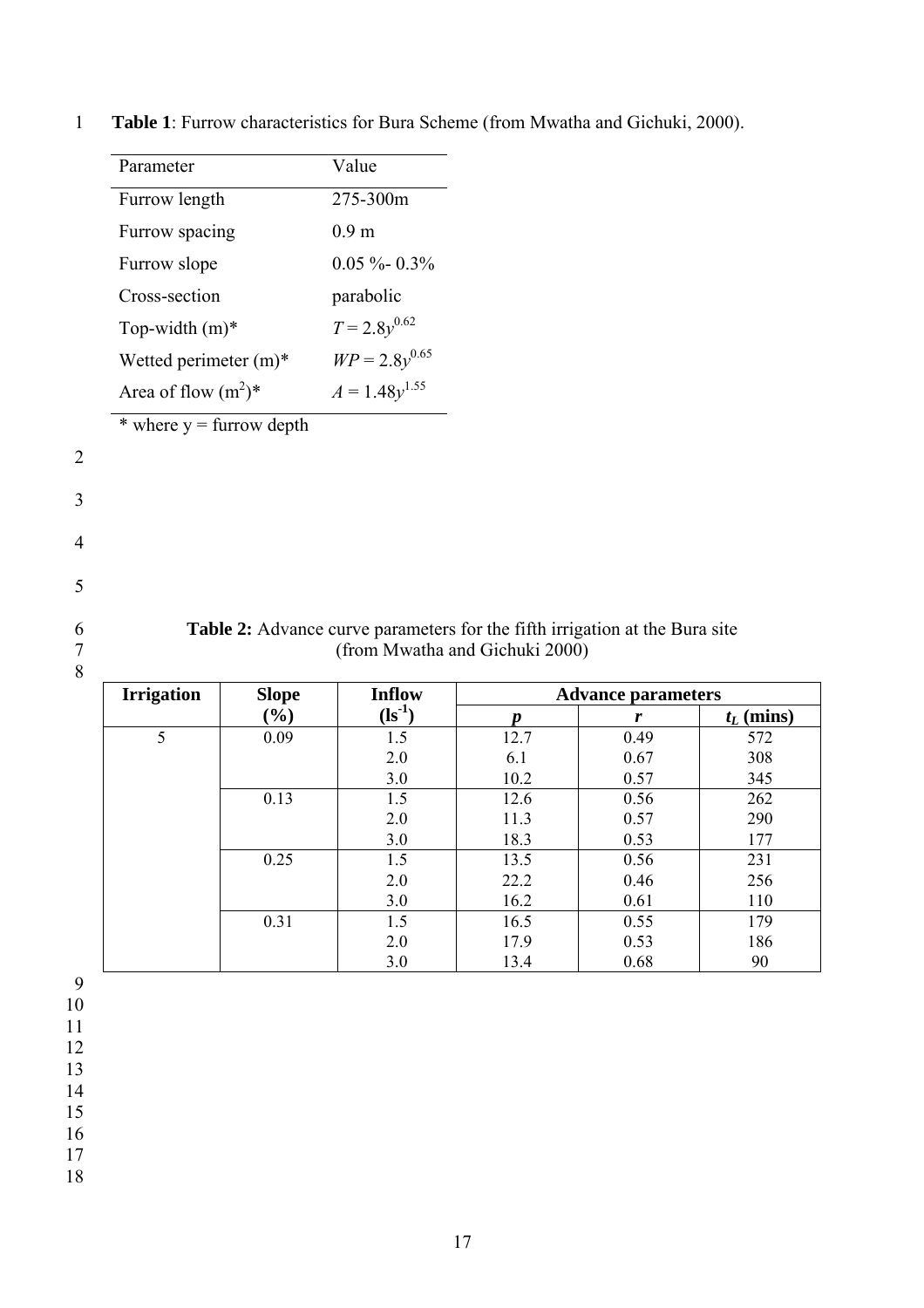|       | $\varrho_{\raisebox{-0.75pt}{\tiny o}}$ | $A_o$             | WP    |      |       |      | Scaling factor $F$ |      |
|-------|-----------------------------------------|-------------------|-------|------|-------|------|--------------------|------|
| Field | $\left( \mathrm{ls}^{-1} \right)$       | (m <sup>2</sup> ) | (m)   | r    | 0.25L | 0.5L | 0.75L              | L    |
| 9S    | 1.5                                     | 0.017             | 0.600 | 0.49 | 0.84  | 1.01 | 1.07               | 1.09 |
|       | $\overline{2}$                          | 0.021             | 0.655 | 0.67 | 1.28  | 1.15 | 1.06               | 1.00 |
|       | 3                                       | 0.028             | 0.740 | 0.57 | 1.63  | 1.70 | 1.68               | 1.65 |
| 13S   | 1.5                                     | 0.015             | 0.568 | 0.56 | 0.39  | 0.56 | 0.61               | 0.62 |
|       | $2*$                                    | 0.019             | 0.619 | 0.57 | 0.94  | 1.01 | 1.00               | 0.99 |
|       | 3                                       | 0.025             | 0.700 | 0.53 | 0.66  | 0.99 | 1.07               | 1.11 |
| 25S   | 1.5                                     | 0.012             | 0.514 | 0.56 | 0.58  | 0.65 | 0.66               | 0.66 |
|       | 2                                       | 0.015             | 0.561 | 0.46 | 0.50  | 0.80 | 0.90               | 0.96 |
|       | 3                                       | 0.020             | 0.634 | 0.61 | 0.68  | 0.81 | 0.83               | 0.83 |
| 31S   | 1.5                                     | 0.011             | 0.498 | 0.55 | 0.43  | 0.54 | 0.56               | 0.57 |
|       | $\overline{2}$                          | 0.014             | 0.543 | 0.53 | 0.58  | 0.74 | 0.78               | 0.79 |
|       | 3                                       | 0.018             | 0.614 | 0.68 | 0.76  | 0.77 | 0.74               | 0.72 |
| $-1$  | 110                                     |                   |       |      |       |      |                    |      |

3 **Table 3**: Scaling factor *F* at different advance distances along the furrow for the Bura site

\* model furrow inflow

# 5 6

1

2

4

7 8

9

**Table 4**: Scaling factor *F* at different advance distances along the furrow for the field C

|                 | $\mathcal{Q}_\varrho$ | A <sub>o</sub> |       |       |      | Scaling factor $F$ |      |  |
|-----------------|-----------------------|----------------|-------|-------|------|--------------------|------|--|
| Furrow          | $\sqrt{1}$            | $(m^2)$        | r     | 0.25L | 0.5L | 0.75L              | L    |  |
| C <sub>1</sub>  | 0.83                  | 0.011          | 0.714 | 0.15  | 0.26 | 0.26               | 0.26 |  |
| C <sub>2</sub>  | 0.83                  | 0.011          | 0.679 | 0.21  | 0.25 | 0.27               | 0.29 |  |
| C <sub>3</sub>  | 0.83                  | 0.011          | 0.639 | 0.14  | 0.30 | 0.33               | 0.32 |  |
| C <sub>4</sub>  | 0.83                  | 0.011          | 0.684 | 0.28  | 0.36 | 0.38               | 0.39 |  |
| C7              | 2.60                  | 0.026          | 0.694 | 0.45  | 0.67 | 0.74               | 0.74 |  |
| C8              | 2.60                  | 0.026          | 0.808 | 0.73  | 0.82 | 0.75               | 0.77 |  |
| C9              | 2.60                  | 0.026          | 0.693 | 0.51  | 0.57 | 0.61               | 0.66 |  |
| C10             | 3.74                  | 0.034          | 0.678 | 0.97  | 1.09 | 1.20               | 1.27 |  |
| C <sub>11</sub> | 7.92                  | 0.061          | 0.730 | 0.88  | 0.97 | 1.03               | 1.11 |  |
| C <sub>12</sub> | 1.89                  | 0.019          | 0.942 | 0.44  | 0.44 | 0.40               | 0.38 |  |
| C <sub>13</sub> | 3.80                  | 0.034          | 0.728 | 0.45  | 0.61 | 0.60               | 0.65 |  |
| C <sub>14</sub> | 4.50                  | 0.039          | 0.703 | 0.89  | 1.15 | 1.15               | 1.23 |  |
| C15             | 4.50                  | 0.039          | 0.850 | 1.08  | 1.12 | 1.08               | 1.06 |  |
| $C16*$          | 4.50                  | 0.039          | 0.808 | 0.99  | 1.01 | 1.00               | 1.00 |  |
| C17             | 4.50                  | 0.039          | 0.800 | 0.92  | 0.95 | 0.98               | 0.97 |  |
| * model furrow  |                       |                |       |       |      |                    |      |  |

10

11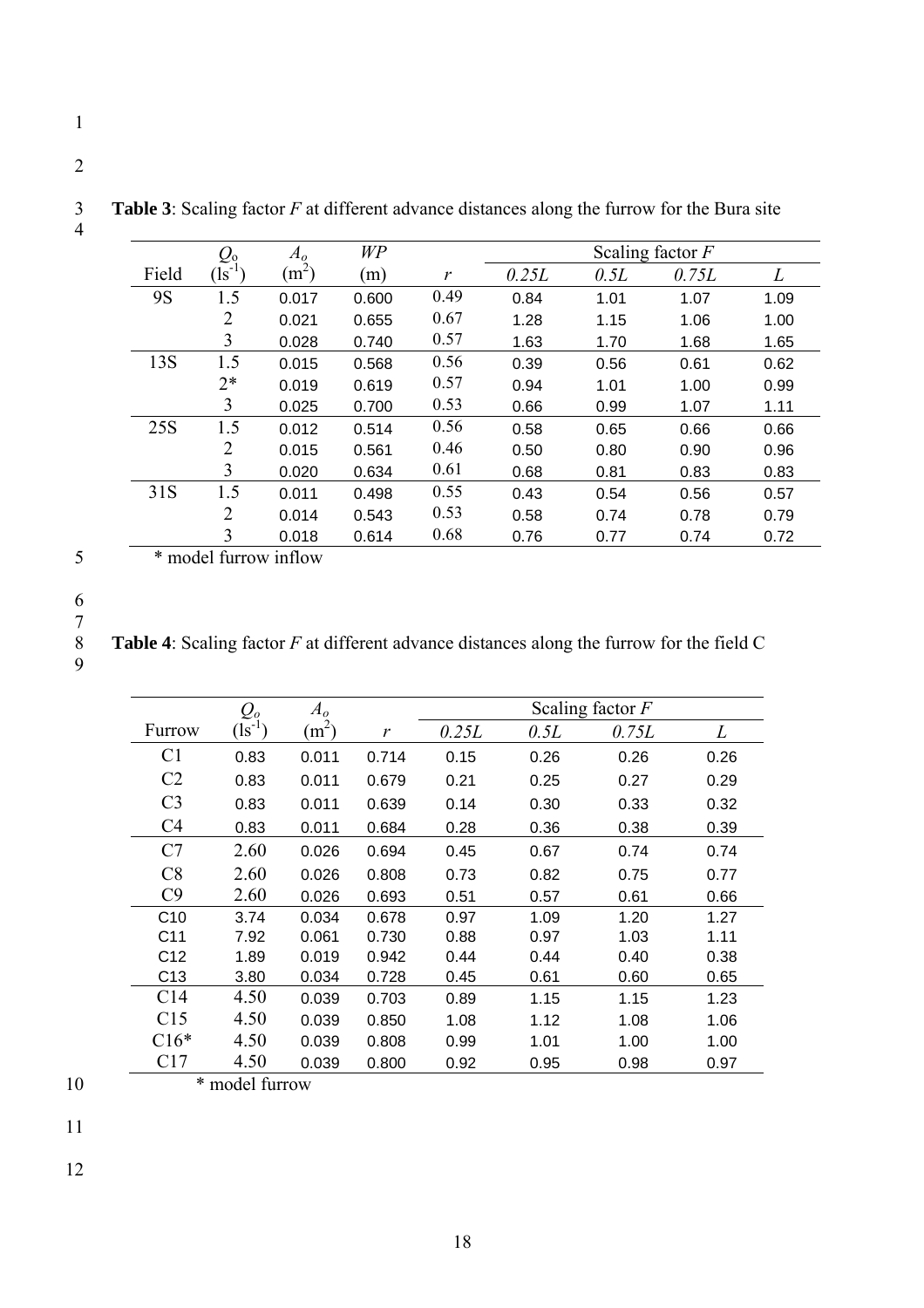











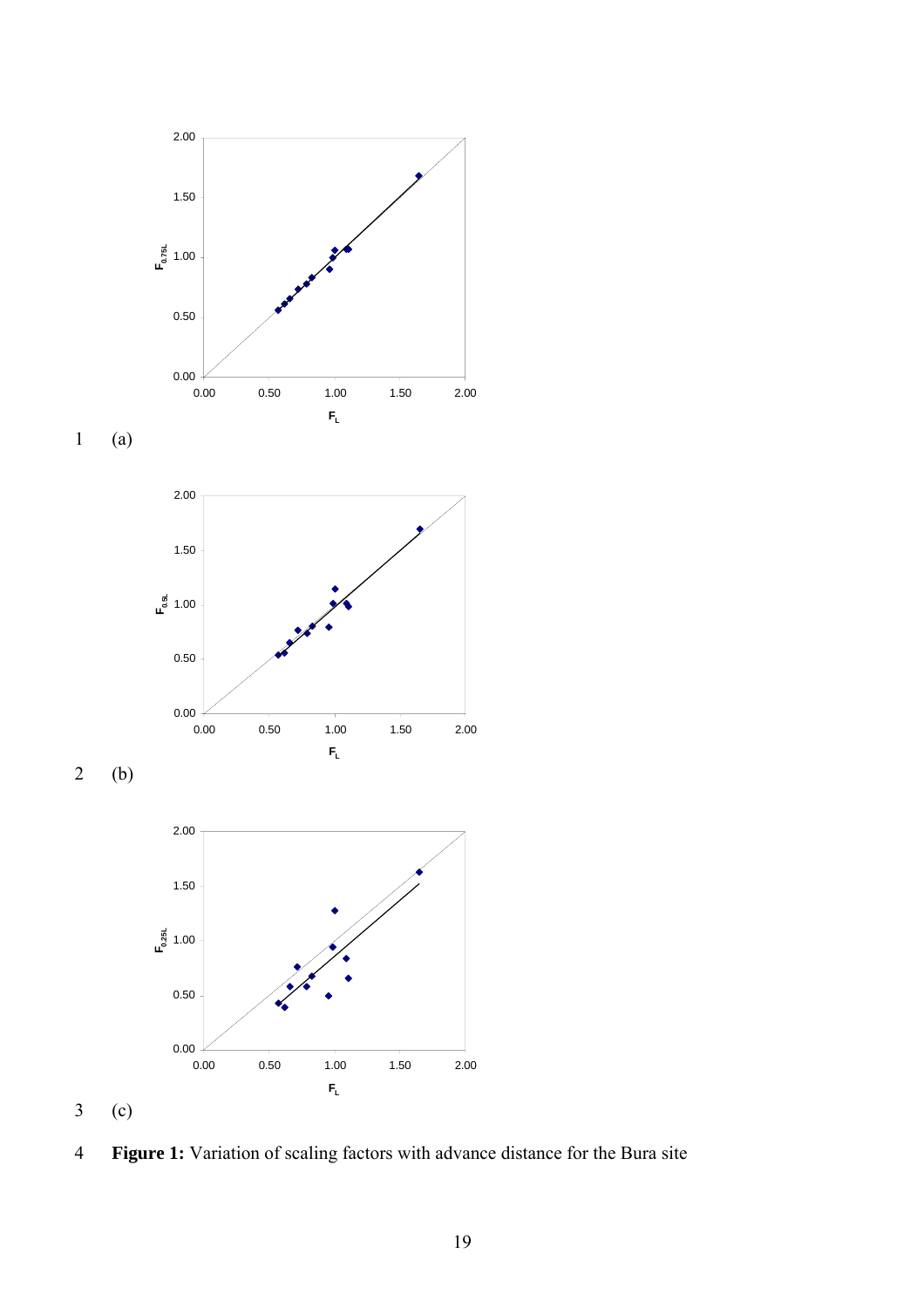









(c) 3

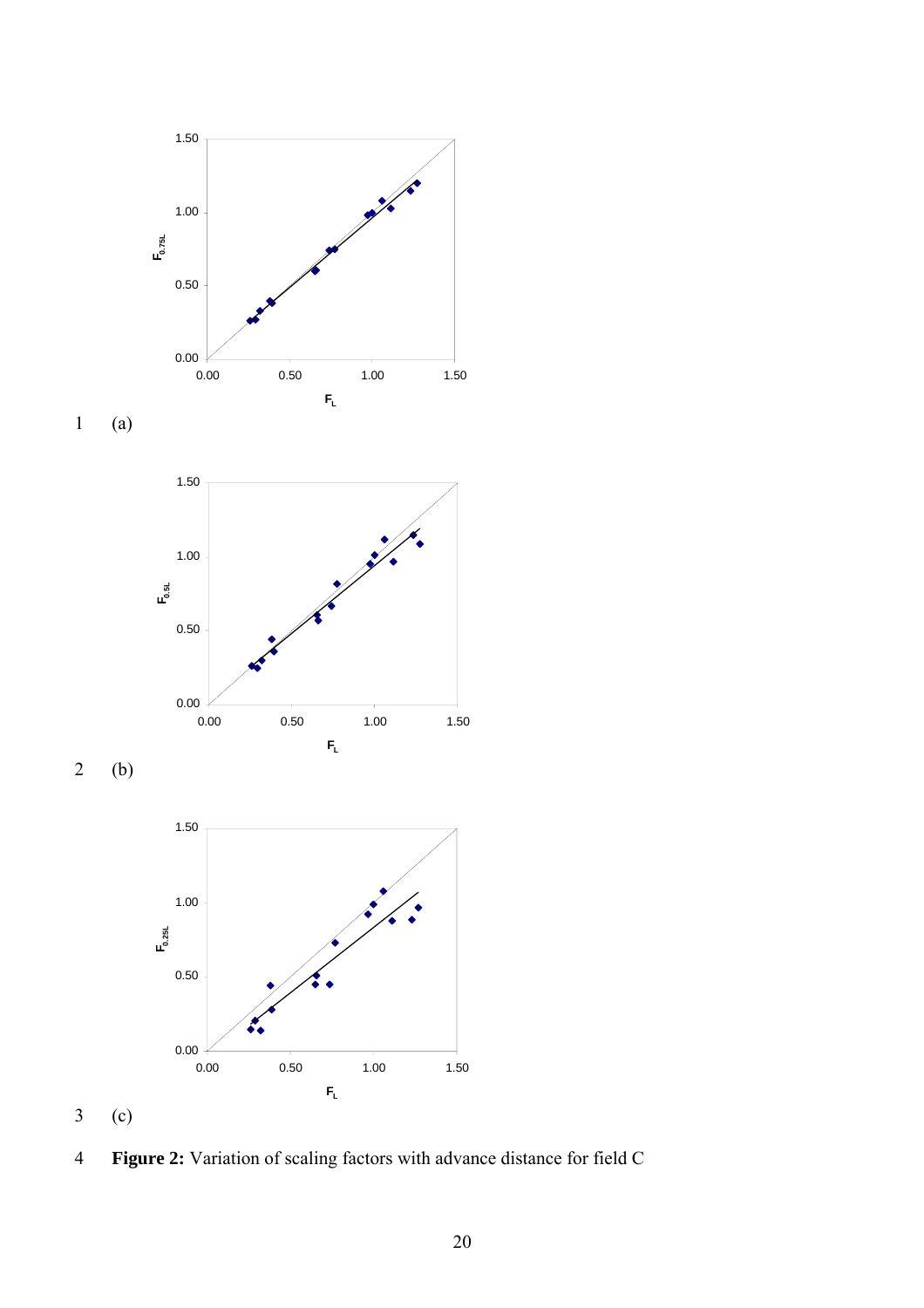



4 **Figure 3:** Predicted advance curves for furrow C1

5



7

8 **Figure 4:** Predicted advance curves for furrow C12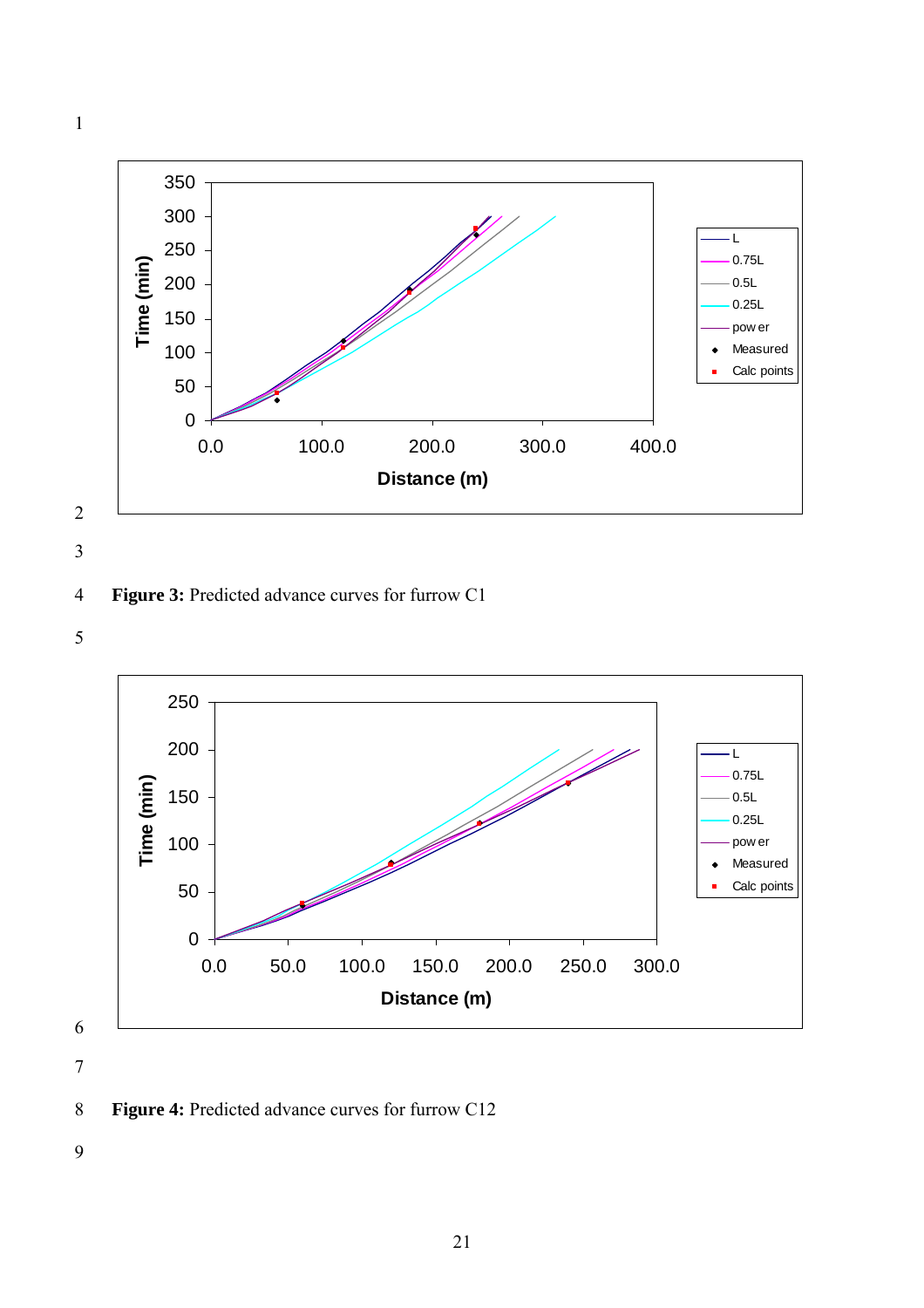



# 4 **Figure 5:** Scaled infiltration curves for furrow C1

5

6



9 **Figure 6:** Scaled infiltration curves for furrow C12

- 10
- 11
- 12